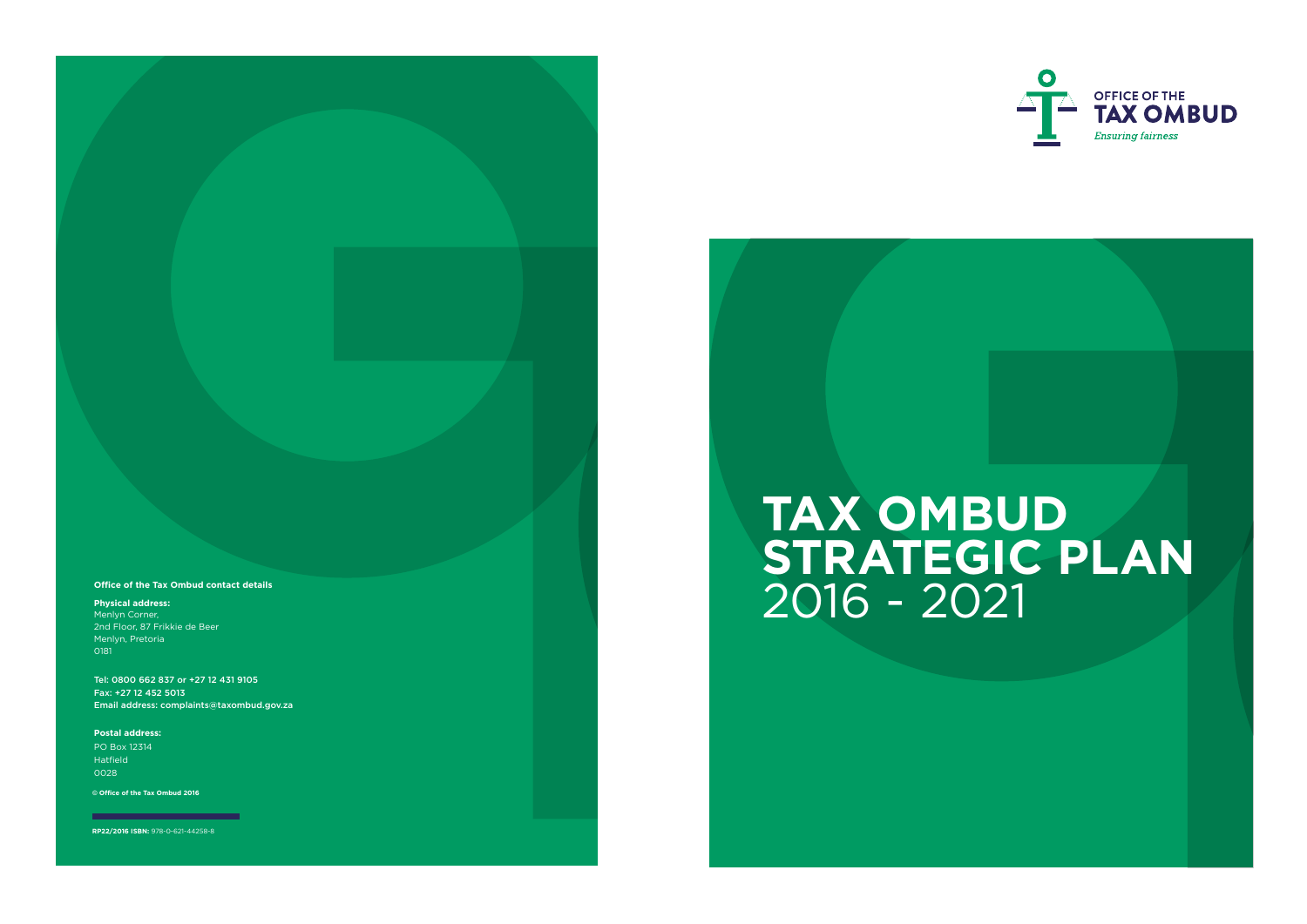|                | FOREWORD BY THE TAX OMBUD                                                                                                                   | $\overline{2}$    |
|----------------|---------------------------------------------------------------------------------------------------------------------------------------------|-------------------|
|                | OVERVIEW FROM THE CHIFF EXECUTIVE OFFICER                                                                                                   | 6                 |
|                | OFFICIAL SIGN-OFF                                                                                                                           | 9                 |
| <b>PART A:</b> | <b>STRATEGIC OVERVIEW</b>                                                                                                                   |                   |
| $\mathbb{1}$ . | <b>VISION</b>                                                                                                                               | $12 \overline{ }$ |
| 2.             | <b>MISSION</b>                                                                                                                              | $12 \overline{ }$ |
| 3.             | <b>VALUES</b>                                                                                                                               | 12                |
| 4.             | LEGISLATIVE AND OTHER MANDATES<br>Review of a complaint                                                                                     | 13<br>14          |
| 5 <sub>1</sub> | SITUATIONAL ANALYSIS<br>Performance environment<br>5.1<br>5.2<br>Organisational environment                                                 | 17<br>17<br>24    |
| 6.             | STRATEGIC OUTCOME-ORIENTED GOALS OF THE OFFICE OF THE TAX OMBUD<br>Strategic outcome-oriented goals of the Office of the Tax Ombud.<br>6.1. | 25<br>26          |

| 7.  | PROGRAMME 1: Office of the CEO<br>Purpose<br>Strategic objectives           | 30<br>30<br>30 |
|-----|-----------------------------------------------------------------------------|----------------|
| 8.  | PROGRAMME 2: Operations<br>Purpose<br>Strategic objectives                  | 32<br>32<br>33 |
| 9.  | PROGRAMME 3: Communications and Outreach<br>Purpose<br>Strategic objectives | 34<br>34<br>34 |
| 10. | PROGRAMME 4: Legal Services<br>Purpose<br>Strategic objectives              | 35<br>35<br>35 |
| 11. | PROGRAMME 5: Office Enablement<br>Purpose<br>Strategic objectives           | 36<br>36<br>38 |

### PART C: RESOURCE CONSIDERATIONS AND RISK MANAGEMENT

- 12. RESOURCE CONSIDERATIONS
- 13. RISK MANAGEMENT
- 14. ABBREVIATIONS

| 41 |
|----|
| 43 |
| 44 |



### **CONTENTS**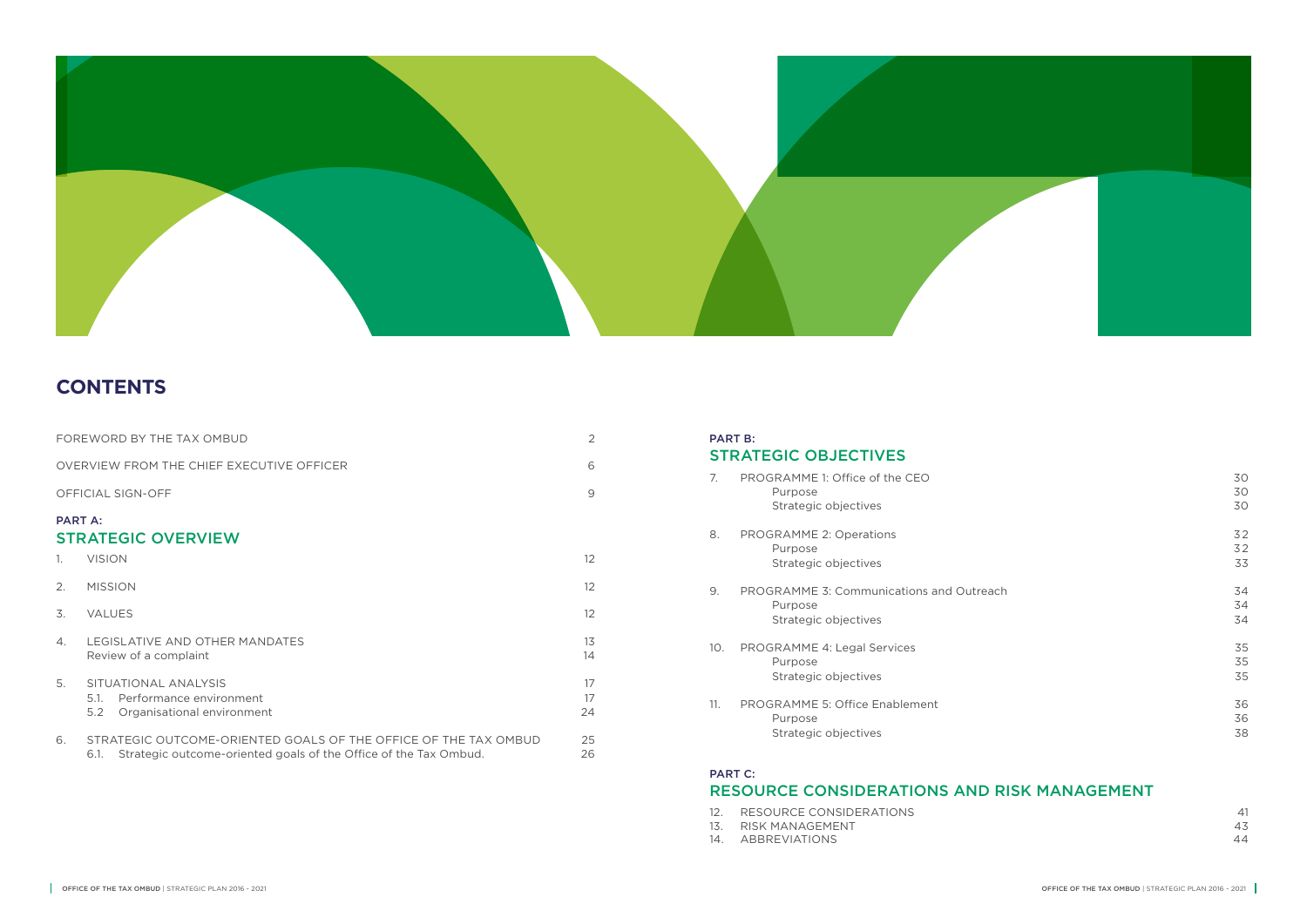This is the second Strategic Plan we have prepared since our establishment and it expands on the work done in our first Strategic Plan, on which we have been reporting every quarter. Our experience is that the strategic planning and reporting process is invaluable in monitoring and evaluating the performance of the Office and in guiding us to fulfil our mandate.

In compiling this Strategic Plan and formulating our strategic outcome-oriented goals, we have been mindful of the necessity to align our plan with the National Development Plan (NDP) 2030 and the government outcomes pertinent to our business. We have paid particularly close attention to the contribution we can make towards building the capability of the state and promoting an active citizenry.

As the NDP states, citizens have the right to expect government to deliver certain basic services and to hold leaders accountable for their actions. They also have responsibilities to other citizens, including mutual respect, tolerance and abiding by the laws of the land. The Office of the Tax Ombud directly contributes to this reciprocal relationship by serving as a fair, independent and expeditious channel for taxpayers who have unresolved differences with the South African



*"The more confidence taxpayers have in the fairness and equitability of the tax system, the greater the level of tax compliance and, in turn, the greater the resources available for socio-economic and infrastructural development."* 

## **FOREWORD BY**  THE TAX OMBUD

I am pleased to present the 2016 - 2021 Strategic Plan of the Office of the Tax Ombud. The strategic objectives and plans contained in this document will ensure we continue carrying out our legislative mandate and continuously improve all aspects of our organisation.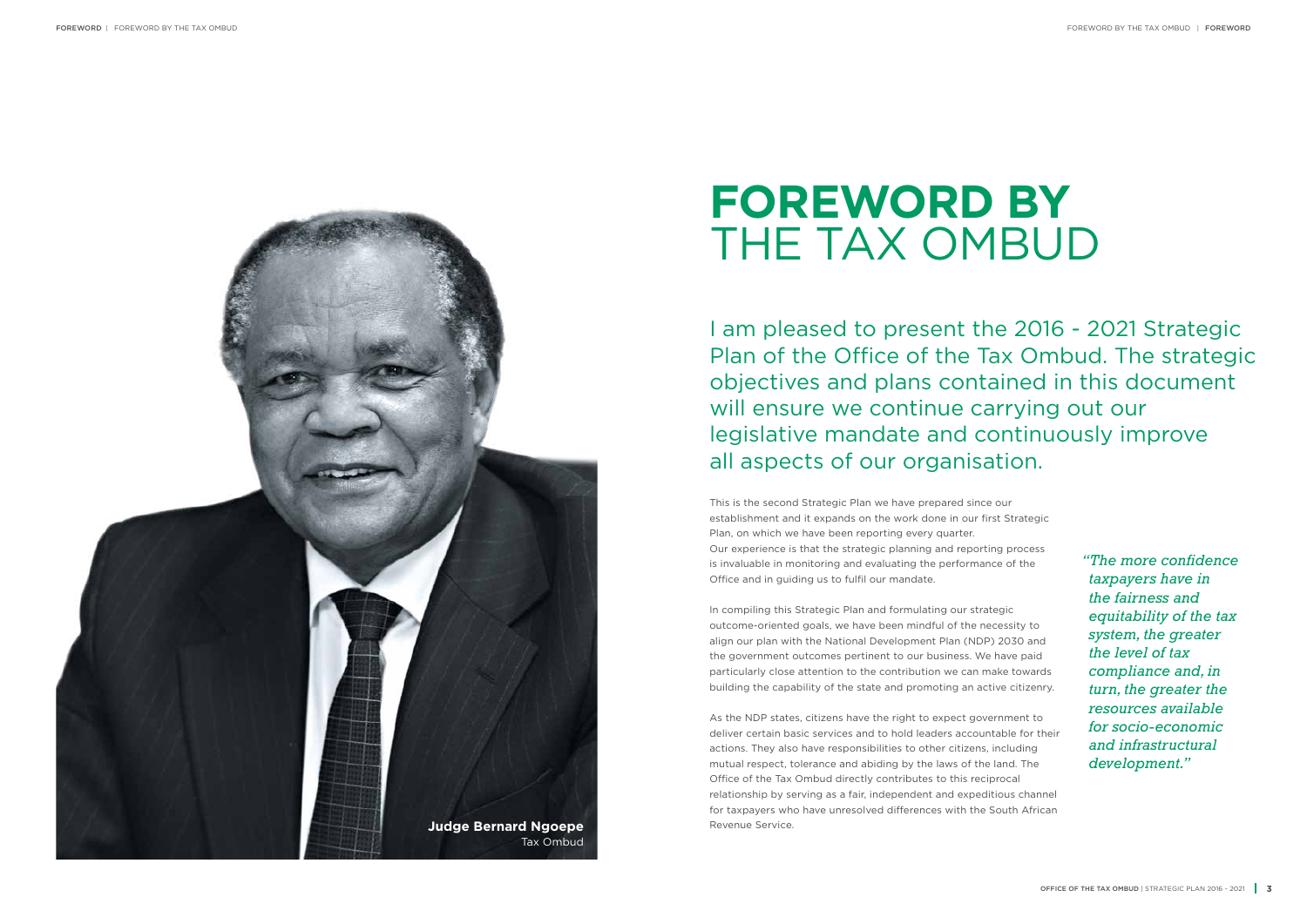The more confidence taxpayers have in the fairness and equitability of the tax system, the greater the level of tax compliance and, in turn, the greater the resources available for socio-economic and infrastructural development.

While translating these high-level national and governmental goals into strategic objectives for the Office of the Tax Ombud, we again became aware of various pressing matters that needed to be addressed: the independence of the Office, our accessibility to the taxpayers of South Africa, the limitations imposed on our mandate and shortcomings in the legislation that governs our work.

Adequately addressing these interlinked concerns is paramount if we are to contribute meaningfully to further building the credibility of the country's tax system in the eyes of taxpayers.

The independence of the Tax Ombud is an issue I have repeatedly raised in various reports, including our annual reports, to the executive and legislative authorities. As more and more taxpayers become aware of our existence and services, and demand for these services grows, it is becoming increasingly important to address the constraints and shortcomings we have identified, especially in our funding mechanism and staff appointments.

The current situation, in which SARS features prominently, compromises our independence and may fuel perceptions that we are an offshoot of the revenue agency rather than an independent, tax dispute-resolution organisation in our own right.

The issue of independence can best be resolved by amending the Tax Administration Act, our governing legislation. Apart from bolstering the Office's independence in terms of funding and staff appointments, the current limitations on the authority of the Office of the Tax Ombud should also be revisited. For example, we are unable to compel SARS to respond to our requests for feedback on complaints within a reasonable time frame, sometimes resulting in delays in investigating complaints lodged. A service level agreement spelling out the duties and obligations of both parties is vital.

Other issues requiring urgent attention are the absence of a taxpayer bill of rights in South Africa and the restrictions on what matters my Office can investigate. Indeed, taxpayers' rights and the broader investigative scope of similar bodies were some of the issues highlighted during a fact-finding visit by our CEO, Advocate Eric Mkhawane, and our Senior Manager: Operations, to Canada, the United States and the United Kingdom in May and June 2015.

Another area of concern noted during this visit, conducted in line with our commitment to implementing international best practice, was the limited geographical footprint of the South African office in comparison to our counterparts in the countries visited. Here in South Africa, we have only one office to serve the country's entire tax base, which is problematic in terms of how accessible we are to taxpayers and practitioners throughout the country, in urban and rural areas alike. Finding ways to expand our physical footprint is, I believe, both necessary and desirable.

As we continue to work towards strengthening taxpayer and stakeholder confidence in the tax system, we are committed to addressing the challenges ahead of us. In the near future, I will be conducting robust engagements with stakeholders on how to deal with these challenges in relation to the shortcomings of the legislation that governs this Office.

In the meantime, the Office is committed to building on the strong performance thus far achieved. We are determined to use available resources wisely accountably and also strenghten our working relationship with SARS and to raise awareness about our services among taxpayers, professional bodies and the general public.

To this end, we will be guided by our Strategic Plan 2016 - 2021, which sets out our 12 main strategic objectives for the next five years and describes how each unit in the organisation is expected to contribute to realising them.

At all times, we pledge to remain focused on serving the taxpayers of South Africa fairly, impartially and efficiently, thus playing our part to the full in building taxpayers' confidence and compliance and, ultimately, helping to secure the success of our country.

Daugpp

*"A service level agreement spelling out the duties and obligations of both parties is vital."* 

*"As we continue to work towards strengthening taxpayer and stakeholder confidence in the tax system, we are committed to addressing the challenges ahead of us."* 

**JUDGE BERNARD NGOEPE** Tax Ombud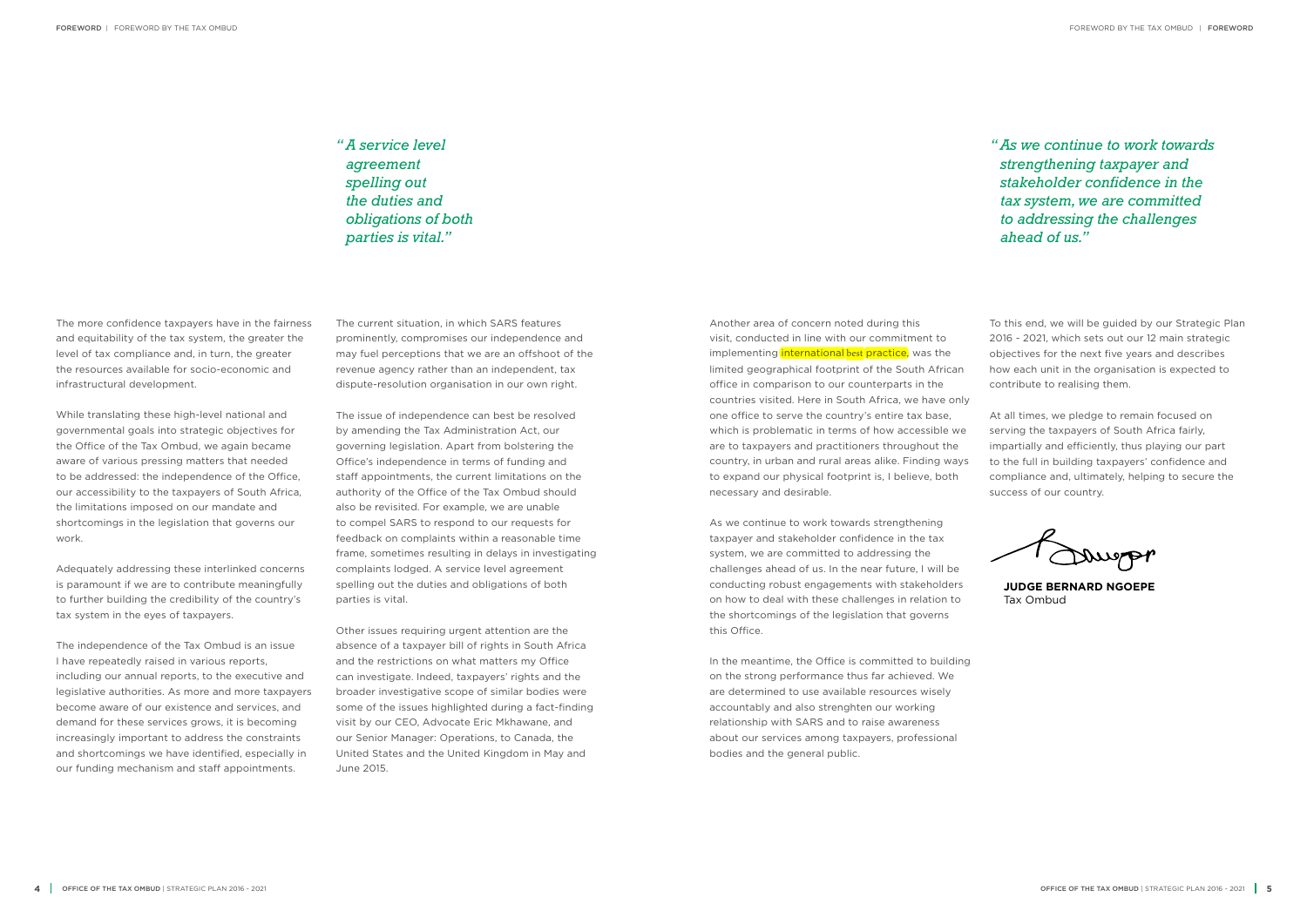This Strategic Plan seeks, among others, to clarify our overall objectives and our plans to deliver on our mandate in the next five years, thus helping to improve South Africa's tax system while providing world-class services to taxpayers and businesses, and building an accountable and responsive tax system that has the confidence of all taxpayers.

This Strategic Plan assists our Office to identify and detail our priorities in the next five years so that we can make intelligent resource (financial and human) allocation choices and resolve taxpayers' complaints against SARS effectively, efficiently and timeously through transparent and legally sound procedures and processes.

## **OVERVIEW FROM**  THE CHIEF EXECUTIVE **OFFICER**

Further, this plan details our strategies for tackling some of the issues affecting our ability to become a trusted, world-class service provider. We have identified these issues in the course of conducting business and through tools such as a SWOT analysis, in which we assessed our strengths, weaknesses, opportunities and threats. We also investigated international best practice in our field by undertaking a fact-finding and benchmarking visit to Canada, the United States and the United Kingdom in mid-2015.



It is a privilege to provide some introductory thoughts to the Office of the Tax Ombud's Strategic Plan for the period 2016 – 2021.

The SWOT analysis, which is discussed in more detail under Situational Analysis on page 17 of this document, showed that one of the biggest threats to the efficiency and effectiveness of the Office of the Tax Ombud is delays in providing feedback to taxpayers who have lodged complaints. Two main reasons for such delays were identified. One was lack of awareness among taxpayers about SARS' complaints mechanism (which taxpayers must use before approaching our Office). The other was delays on the part of SARS in responding to our requests for feedback.

Clear solutions to these challenges are outlined in this Strategic Plan. To prevent delays from SARS, we proposed entering into a Memorandum of Understanding (MOU) that will specify turnaround times, among other things, for the provision of feedback on complaints. This MOU will pave the way for a detailed service level agreement, setting out the rights and responsibilities of SARS and the Office of the Tax Ombud when it comes to investigating taxpayer complaints.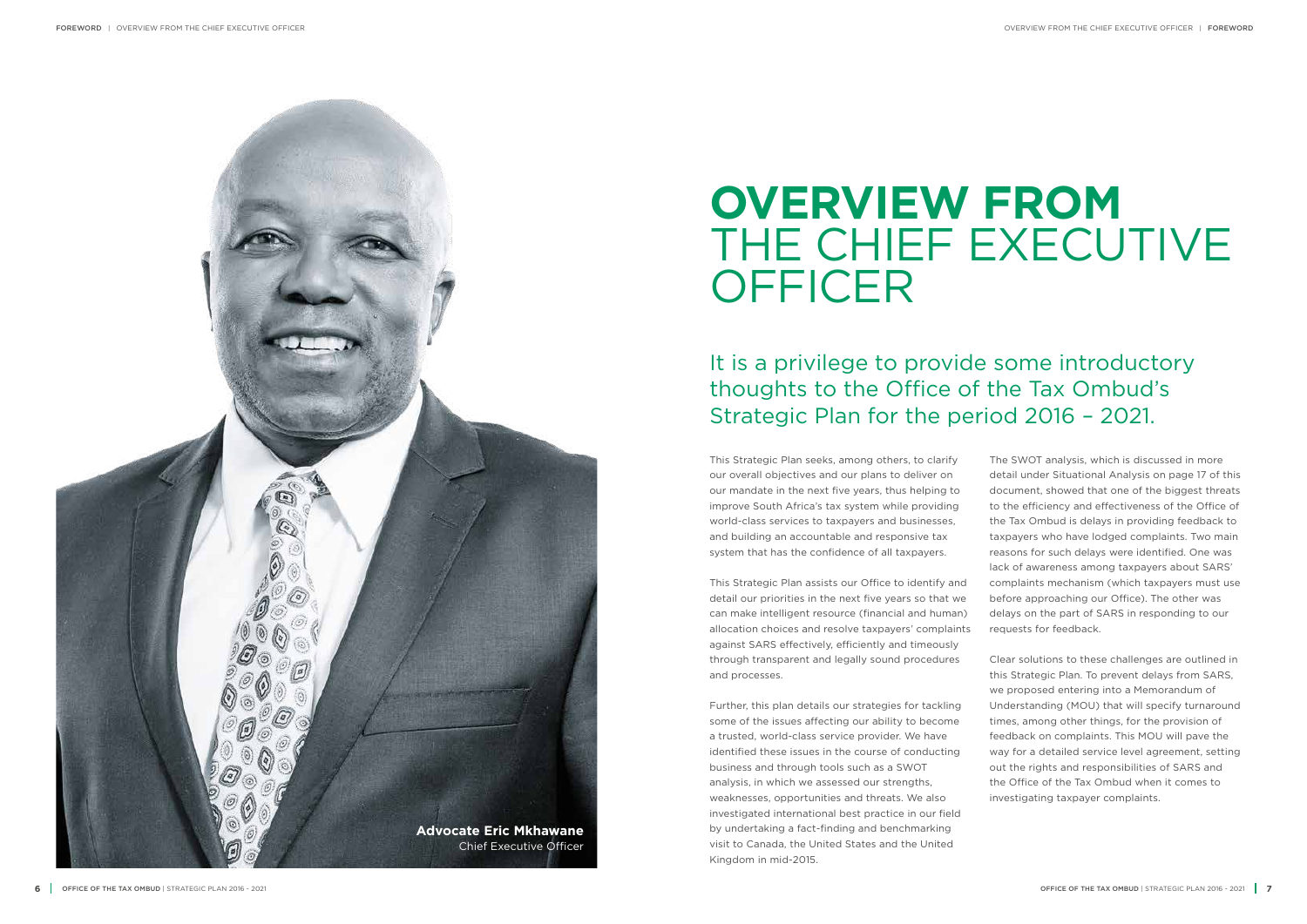**JUDGE BERNARD NGOEPE** Tax Ombud

**ADVOCATE ERIC MKHAWANE** Chief Executive Officer

**ADVOCATE ERIC MKHAWANE** Chief Executive Officer

## **OFFICIAL** SIGN-OFF

#### **IT IS CERTIFIED THAT THIS STRATEGIC PLAN:**

- Was developed by the management of the Office of the Tax Ombud, under the guidance of the Minister of Finance
- Takes into account all the relevant policies, legislation and other mandates for which the Office of the Tax Ombud is responsible.
- Accurately reflects the strategic outcome-oriented goals and objectives which the Office of the Tax Ombud will endeavour to achieve over the period 2016 – 2021.

Daugpp

We are also investing substantially in the skills and capabilities of our employees, empowering them to serve taxpayers knowledgeably and professionally. This has entailed strengthening the Operations unit, which is responsible for investigating and resolving taxpayer complaints, and establishing the Legal Services unit to provide an enterprise-wide legal service and ensure that the recommendations our Office sends to SARS are legally sound and correct. Furthermore, we have established an Office Enablement unit to optimise financial and human resources through training and development and performance management. In addition, we have enhanced the capabilities of the Communications and Outreach unit, whose purpose is to promote stakeholder engagement, raise public awareness about our Office and its services, and help educate taxpayers about what we can and cannot do. To spread the message throughout South Africa about the Office's work, we are channelling more effort and resources into communication and outreach activities such as mass media campaigns and stakeholder engagement sessions.

This Strategic Plan has been compiled with the input and commitment of each unit within our organisation, ensuring that all our activities are aligned, not just internally but also with the government outcomes and the National Development Plan.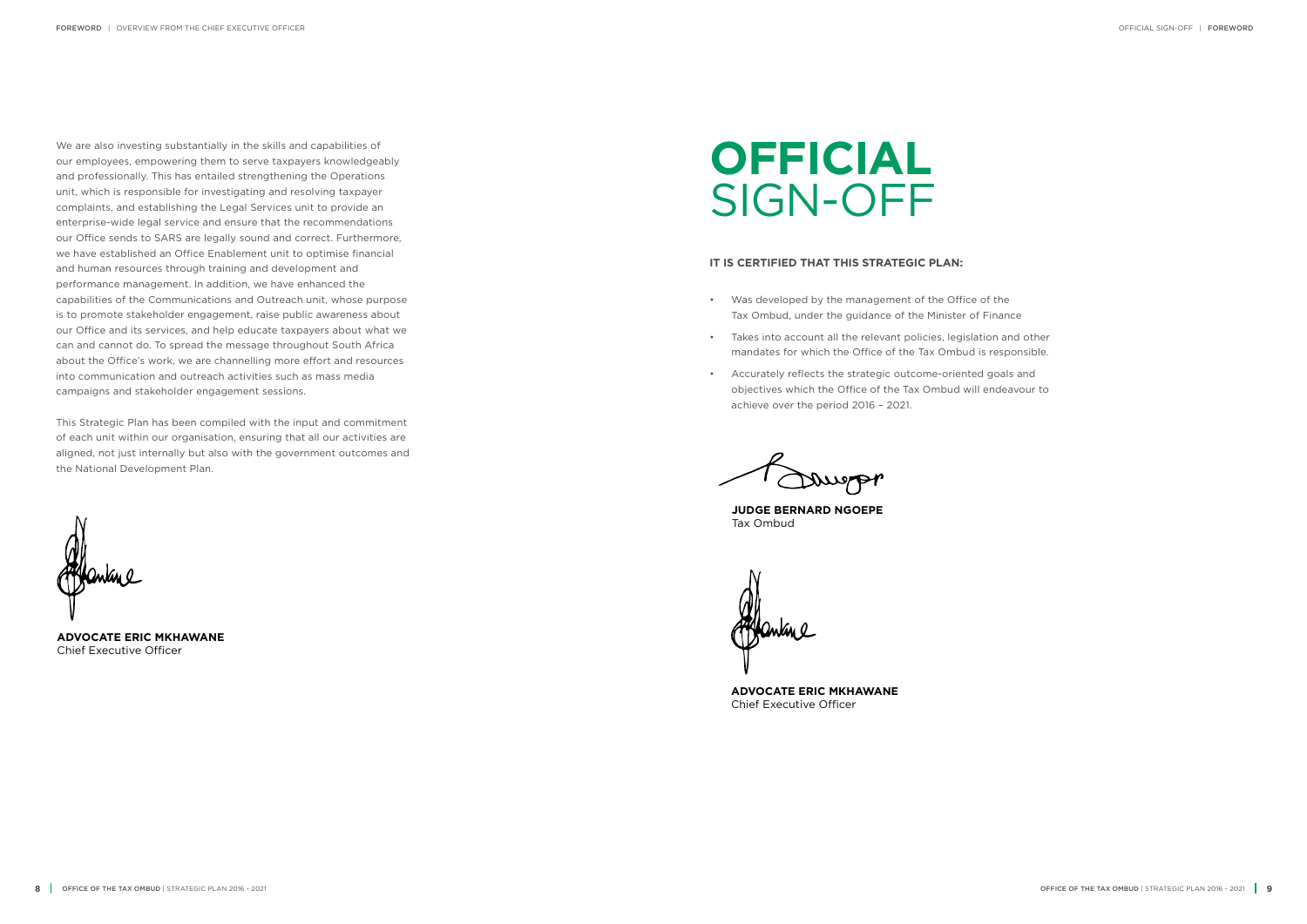STRATEGIC OVERVIEW PART A:

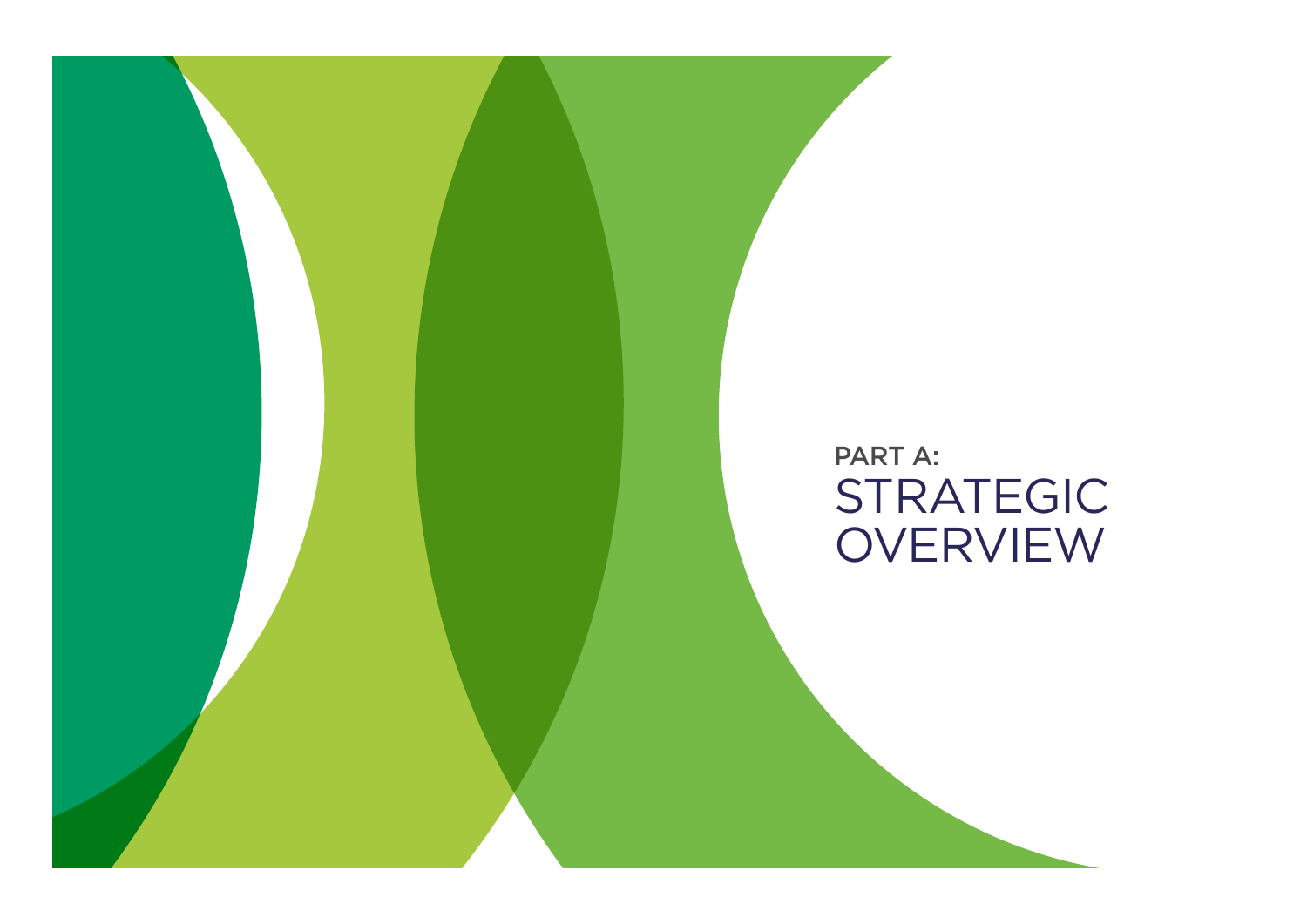# **1.** VISION:

The vision of the Office of the Tax Ombud is to strengthen taxpayers' confidence in tax administration.

# **2.** MISSION:

The Office of the Tax Ombud is committed to being an efficient, independent, impartial and fair redress channel for taxpayers.

## **3.** VALUES:

**ACCOUNTABILITY:** Taxpayers are entitled to a rational and fair reason for decisions and actions taken.

### **INDEPENDENCE:**

In terms of s195 of the Constitution of the Republic Act 108 of 1996, public administration must be governed by the democratic values and principles enshrined in the Constitution, including a high standard of professional ethics; efficient, economic and effective use of resources; provision of impartial, fair, and equitable service; transparency and accountability. As an agent of public administration, the South African Revenue Service (SARS), the subject of the OTO oversight, is bound by this Constitutional Mandate. The Office of the Tax Ombud is equally bound by the Constitutional Mandate.

In dealing with taxpayers' complaints, the Tax Ombud operates independently of SARS.

### **EFFICIENCY:**

The Office of the Tax Ombud ensures that all taxpayers' complaints are resolved promptly and efficiently.

**FAIRNESS:** The Tax Ombud acts in fairness at all times.

### **CONFIDENTIALITY:**

The Office of the Tax Ombud holds all communications with taxpayers in strict confidence unless authorised by the taxpayer.

## **4. LEGISLATIVE AND** OTHER MANDATES

**THE OFFICE OF THE TAX OMBUD OPERATES UNDER A LEGISLATIVE AND CONSTITUTIONAL MANDATE.**

#### Constitutional mandate:

The Office of the Tax Ombud was established in terms of sections 14 and 15 of the Tax Administration Act, 28 of 2011 (Tax Administration Act). The Office of the Tax Ombud was established in October 2013 and launched by the Minister of Finance in April 2014. The Office of the Tax Ombud reports to the Minister of Finance who is the executive authority. In terms of the relevant legislation, the Tax Ombud submits the Strategic Plan, Annual Performance Plan and Annual Report to the Minister, who must table these in the National Assembly.

### Legislative mandate: Tax Administration Act, No 28 of 2011

Section 16(1) of the Act spells out the Office's mandate, as follows: "The mandate of the Tax Ombud is to review and address any complaint by a taxpayer regarding a service matter, or a procedural or administrative matter arising from the application of the provisions of a Tax Act by SARS."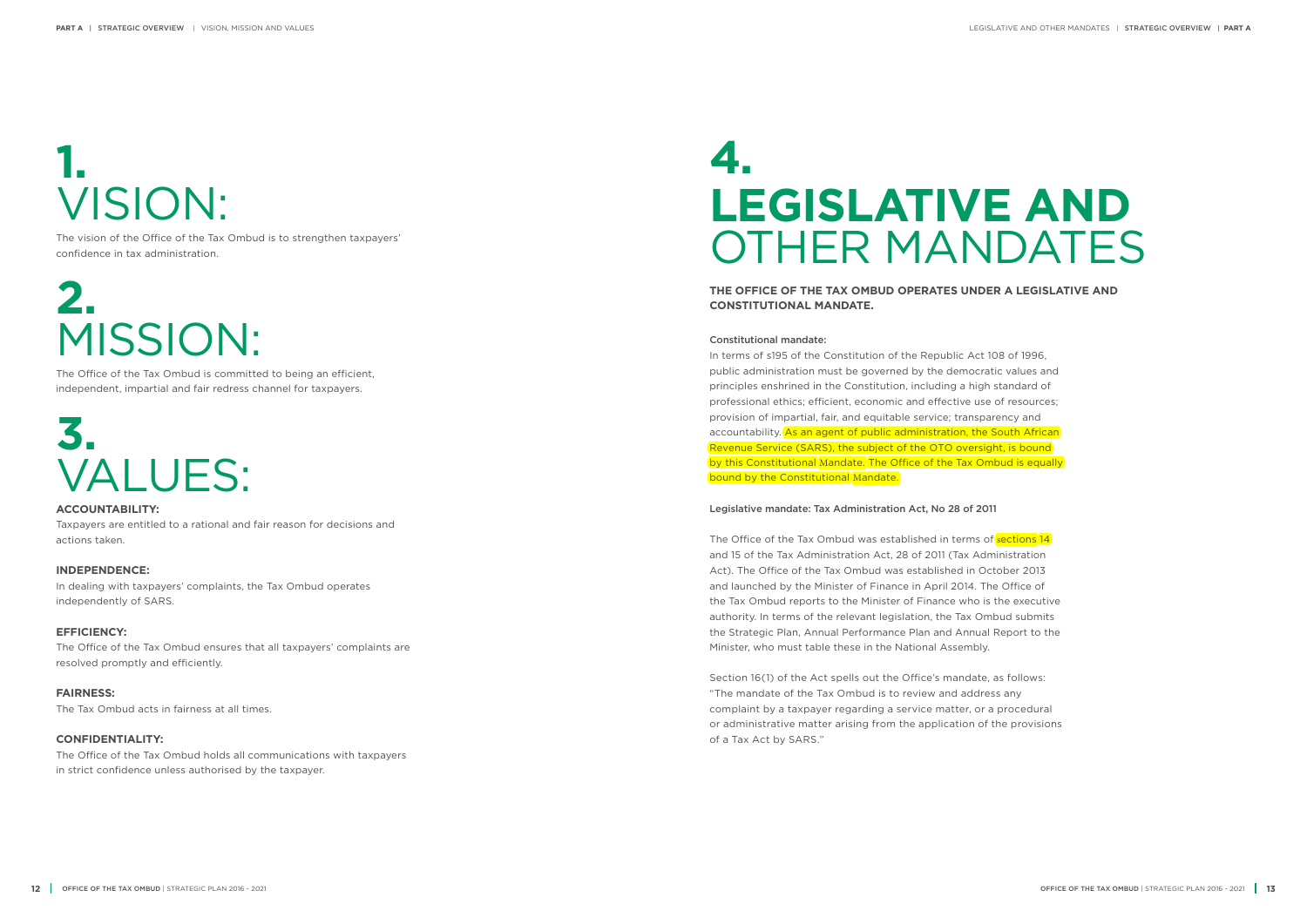#### Section 16(2):

The responsibilities of the Tax Ombud in discharging his or her mandate, the Tax Ombud must:

- Review a complaint and, if necessary, resolve it through mediation or conciliation
- Act independently in resolving a complaint
- Follow informal, fair and cost-effective procedures in resolving a complaint
- Provide information to a taxpayer about the mandate of the Tax Ombud and the procedure to pursue a complaint
- Facilitate access by taxpayers to complaint resolution mechanisms within SARS to address complaints
- Identify and review systemic and emerging issues related to service matters or the application of the provision of this Act or procedural or administrative provisions of a Tax Act that impact negatively on taxpayers.

#### Review of a complaint

1. In terms of section 18 of the Tax Administration Act, the Tax Ombud may review any issue within the Tax Ombud's mandate on receipt of a request from a taxpayer.

- 2. The Tax Ombud may
	- a) Determine how a review is to be conducted; and
	- b) Determine whether a review should be terminated before completion.
- 3. In exercising the discretion set out in subsection 2, the Tax Ombud must consider such factors as:
	- (a) The age of the request or issue;
	- (b) The amount of time that has elapsed since the requester became aware of the issue;
	- (c) The nature and seriousness of the issue;
	- (d) The question of whether the request was made in good faith; and
	- (e) The findings of other redress mechanisms with respect to the request.
- 4. The Tax Ombud may only review a request if the requester has exhausted the available complaints resolution mechanisms in SARS, unless there are compelling circumstances for not doing so.
- The Tax Ombud must attempt to resolve all issues within the Tax Ombud's mandate at the level at which they can most efficiently and effectively be resolved and must, in so doing, communicate with SARS officials identified by SARS.
- 2. The Tax Ombud's recommendations are not binding on taxpayers or SARS.
- 5. To determine whether there are compelling circumstances, the Tax Ombud must consider factors such as whether:
	- (a) The request raises systemic issues;
	- (b) Exhausting the complaints resolution mechanisms will cause undue hardship to the requester; or
	- (c) Exhausting the complaints resolution mechanisms is unlikely to produce a result within a period of time that the Tax Ombud considers reasonable.
- 6. The Tax Ombud must inform the requester of the results of the review or any action taken in response to the request, but at the time and in the manner chosen by the Tax Ombud.

#### Limitations on authority

In terms of section 17 of the Tax Administration Act, the Tax Ombud may not review the following:

- a) Legislation or tax policy;
- b) SARS policy or practice generally prevailing, other than to the extent that it relates to a service matter or a procedural or administrative matter arising from the application of the provisions of a Tax Act by SARS;
- c) A matter subject to objection and appeal under a Tax Act, except for an administrative matter relating to such objection and appeal; and
- (d) A decision of, proceeding in or matter before the tax court.

#### Resolution and recommendations

Section 20 of the Tax Administration Act sets out how the resolutions and recommendations of the Tax Ombud are dealt with: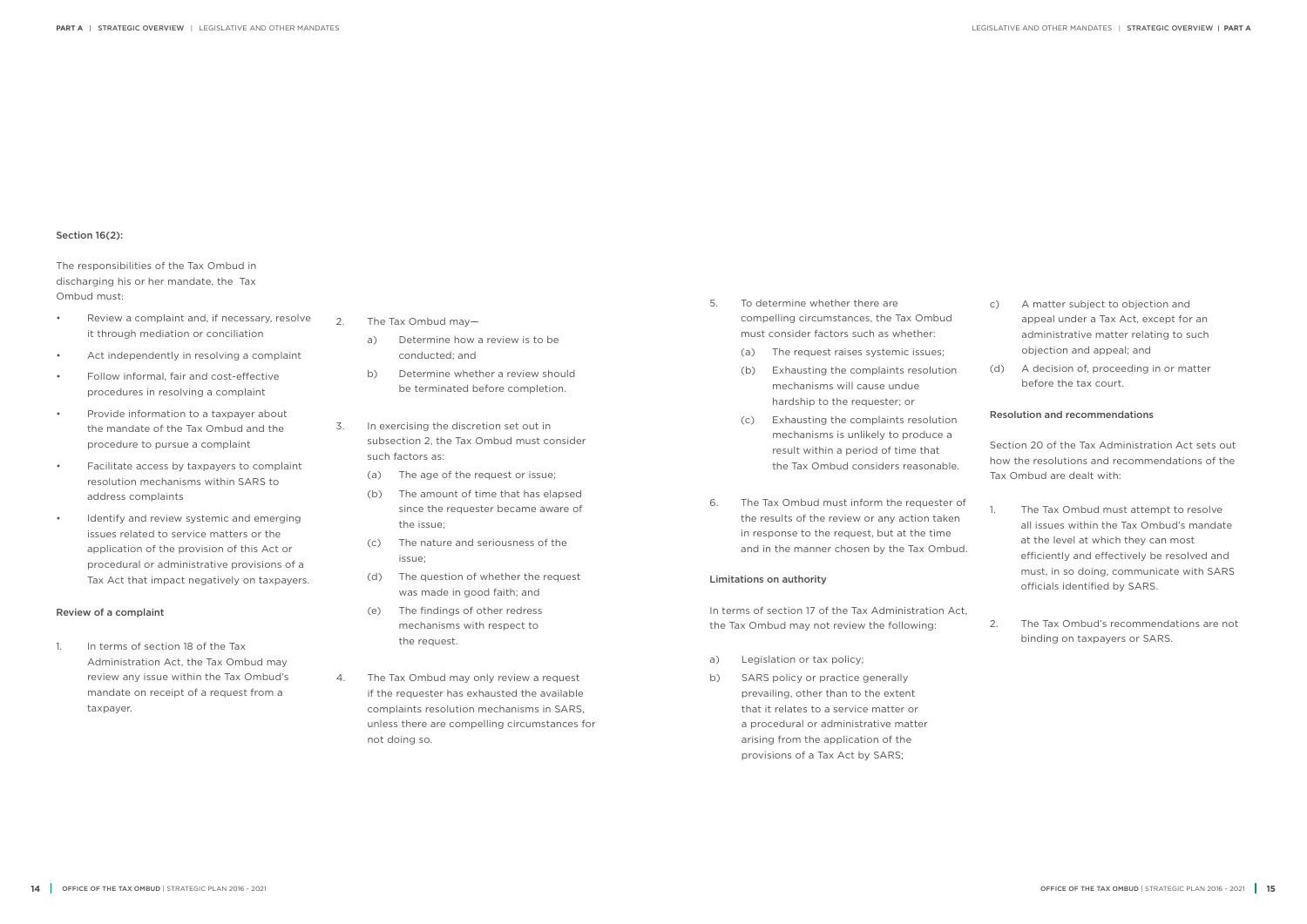#### **5.1. PERFORMANCE ENVIRONMENT**

The Office of the Tax Ombud has developed the 2016 – 2021 Strategic Plan to ensure that the activities of the Office are aligned with government's planning framework and organisational vision.

The Office has taken its position in the tax administration system and many more people are starting to become aware of its existence and mandate.

This is largely due to communication and outreach activities that have been targeted at both stakeholder groupings and the general South African public. Going forward, these education and awareness activities will continue, using various platforms to market the organisation. It is expected that the caseload will continue to increase along with the growth in public awareness. In addition, the commendations (feedback) received from taxpayers when cases are completed to their satisfaction, play an important role in building taxpayer confidence.

## **5. SITUATIONAL** ANALYSIS

Despite the successes achieved in the past two years, the organisation has identified certain shortcomings in its governing legislation. Some of the weaknesses identified affect the independence of the Office. Other shortcomings are the limitations on the mandate of the Tax Ombud. Properly addressing these issues could strengthen the organisation and its role in the tax system.

Instability, whether of a political, economic or socio-economic nature, is problematic in a capable state, according to the NDP. It states that while there are cases where policy must change, government often underestimates the disruptive effect of major policy adjustments on service delivery. The NDP also mentions lack of accountability and corruption as major obstacles to the development of a capable state.

#### NATIONAL DEVELOPMENT PLAN

The National Development Plan (NDP) aims to eliminate poverty and reduce inequality by 2030. The Office of the Tax Ombud is committed to contributing towards this by aligning its strategy and plans to the goals of the NDP.

For the purposes of preparing the Strategic Plan 2016 – 2021, the following areas were identified from the NDP:

- Building the capabilities of the state; and
- Promoting an active citizenry to strengthen development, democracy and accountability.

#### Building a capable state

The NDP emphasises the importance of building institutional capacity in South Africa, particularly in the public sector. It devotes a chapter on building a capable and developmental state, underlining the importance of good management, a commitment to high performance, an uncompromising focus on ethics, and continual learning.

The Office of the Tax Ombud will ensure that all employees are capable of executing its mandate by empowering them with knowledge and promoting training and development. As a result, employees will be empowered to assist taxpayers comprehensively, professionally, efficiently and courteously.

It is equally important to educate and inform citizens so that they approach tax complaints from a position of informed understanding about their rights and responsibilities when it comes to the tax system. This is the purpose of the extensive programme of communications and outreach activities that the Office of the Tax Ombud undertakes.

#### Promoting an active citizenry to strengthen development, democracy and accountability

The Office of the Tax Ombud contributes to this by providing a simple and impartial channel for taxpayers to seek a resolution for a service, procedural or administrative dispute that has not been satisfactorily resolved through the SARS complaints management channel.

Through its Operations, Communications and Outreach and Stakeholder Engagement projects, the Office of the Tax Ombud will endeavour to ensure that citizens seeking recourse are fairly and professionally treated.

Currently, South Africa lacks a taxpayer bill of rights that clearly sets out the treatment taxpayers can expect from SARS. Based on the example set in countries acknowledged as leaders in the Tax Ombud field, such a bill of rights is considered international best practice. Developing and implementing a taxpayer bill of rights would undoubtedly strengthen development, democracy and accountability.

In addition, this would strengthen taxpayers' confidence in the tax system. The more confidence taxpayers have in the fairness and equitability of the tax system, the greater the level of tax compliance, which would in turn result in an improvement in revenue collection.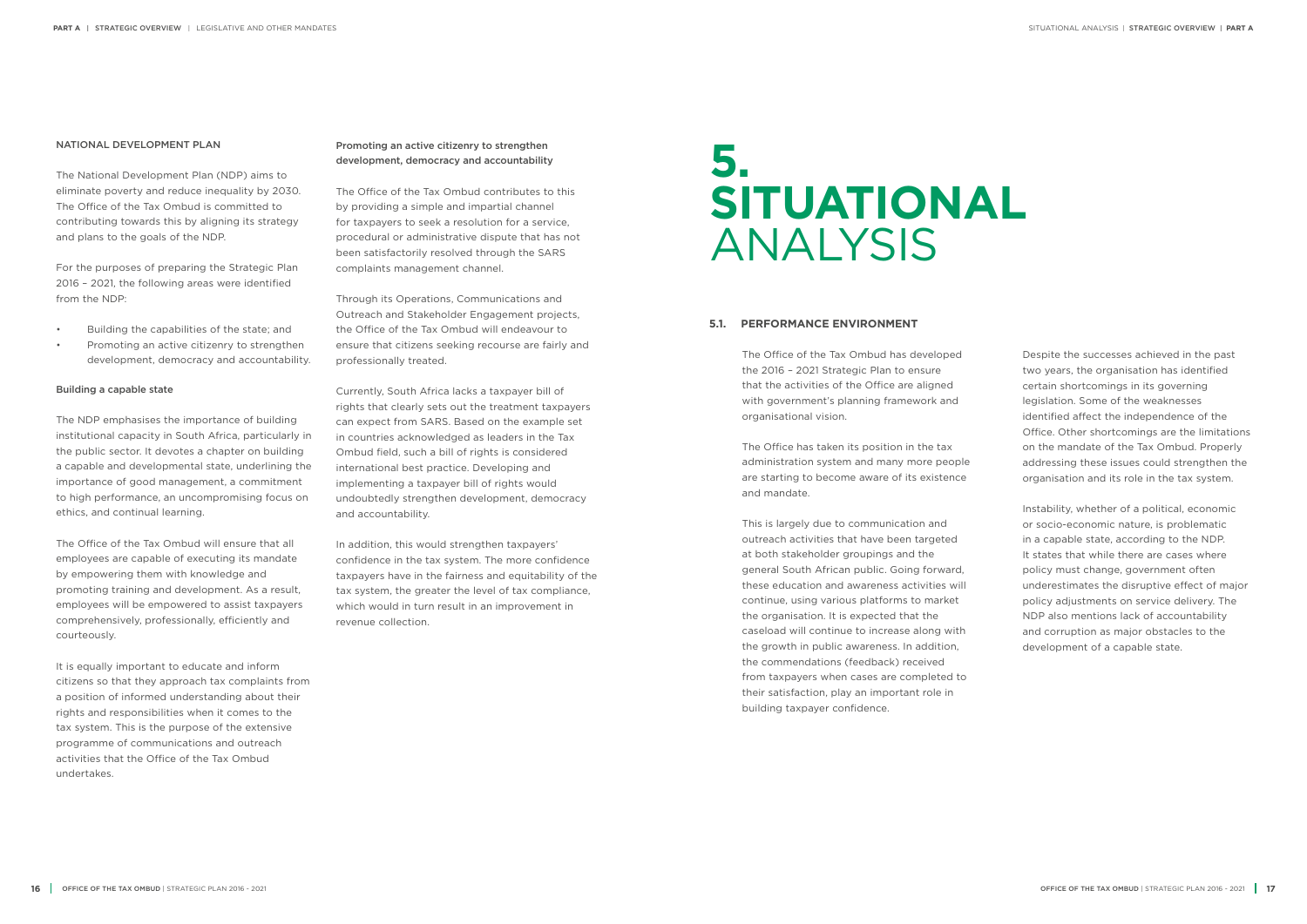- Ability to assist and advise taxpayers in understanding their rights and meeting their tax obligations;
- Collaborations and relationships with public and private sector groups are positive;
- Ability to assist SARS with taxpayer compliance;
- Service-oriented organisation which provides efficient-service;
- Reputable and well-known Tax Ombud with strong leadership.

### OPPORTUNITIES **THREATS**

### STRENGTHS WEAKNESSES • Shortcomings in the legislation towards achieving institutional independence (funding, staffing and operations); • Limitations on the mandate of the Tax Ombud; • Limited budget to promote the services of the Tax Ombud; • Growing demand for services and limited staff capacity; • Limited footprint with only one

office nationwide.

- Opportunity to form strong partnerships with relevant stakeholders;
- Establish a reputation for fairness in the tax administration system;
- Strengthen the organisation through training and development and empower staff at an early stage to promote the reputation of the Tax Ombud;
- An opportunity to promote the organisational strategy and performance plans and filter these through to all levels.
- Delays by SARS in providing feedback on taxpayer complaints to the OTO within a stipulated framework. This diminishes taxpayers' confidence in the tax administration system;
- Lack of awareness and understanding among taxpayers about SARS' complaints process and procedures leads to taxpayers submitting complaints prematurely to the Office of the Tax Ombud, thereby delaying the resolution of complaints.

### THE TABLE BELOW SUMMARISES THE OUTCOMES OF THIS ANALYSIS OF THE OFFICE'S STRENGTHS, WEAKNESSES, OPPORTUNITIES AND THREATS.

As far as the tax system is concerned, uncertainty in the country's political, economic and socio-economic spheres may negatively impact on the capabilities of both SARS and the Office of the Tax Ombud, a situation that could impact on the tax system and the mandate of the Office. Equally, it is crucial to lead by example, demonstrating integrity and accountability that are beyond reproach.

The reputation of and the relationship between SARS and the Office of the Tax Ombud play an important role in building the confidence of taxpayers. The Office has undertaken an analysis of its operating model to assess the model's strengths, weaknesses, opportunities and threats.

Developing and implementing a service level agreement to regulate the relationship between SARS and the Office will go a long way towards ensuring all parties meet their obligations. Similarly, asserting taxpayer rights through a taxpayer bill of rights will create a favourable balance between SARS and the taxpayers.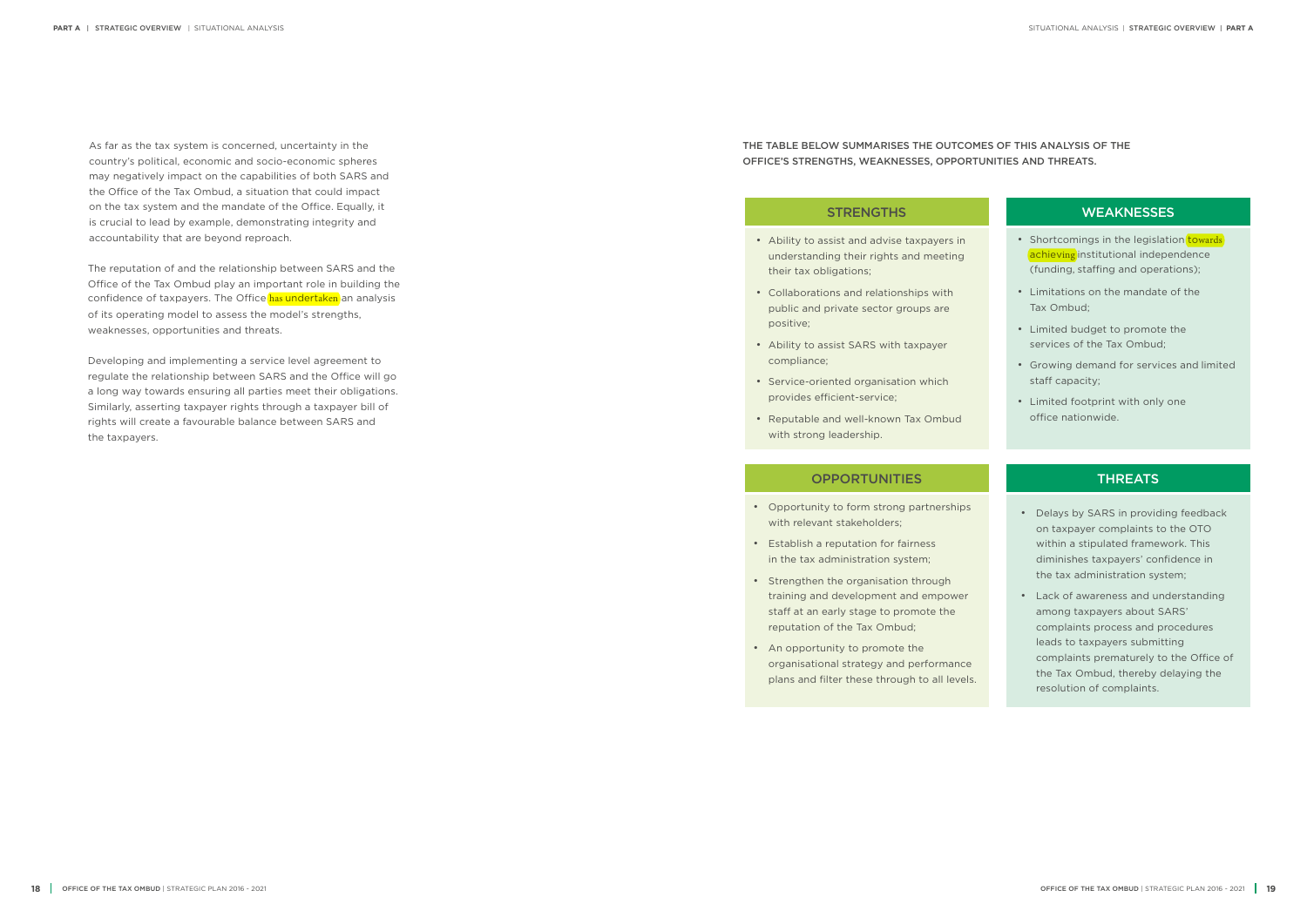#### Independence of the Office of the Tax Ombud

The independence of the Office is pivotal in carrying out our mandate as a fair, efficient mechanism for resolving taxpayers' differences with SARS. Hence, a strategic priority going forward is to address the shortcomings in the Tax Administration Act so as to assure optimal institutional independence.

These shortcomings include the funding of the OTO, which is provided by SARS. Furthermore, the legislation provides that the staff of the Tax Ombud are appointed in terms of the SARS Act and seconded to the Office at the request of the Tax Ombud in consultation with the Commissioner of SARS.

These shortcomings are in conflict with the notion that the Office of the Tax Ombud is independent of SARS and they compromise the independence of the Office. The Office has continued with its research and engagements with relevant stakeholders on how these shortcomings can be addressed. The Tax Ombud has proposed several amendments to the Minister and is soliciting his views on the matter.

#### Human Resources

The employees of the Office of the Tax Ombud are employed in terms of the SARS Act and are seconded to the Office of the Tax Ombud at the request of the Tax Ombud in consultation with the SARS Commissioner. The Office of the Tax Ombud drives its own selection process and has full control of employees appointed. The Tax Ombud's employees are subject to the same conditions of employment as SARS employees to ensure that the secrecy provisions are observed. Based on the demand for the services offered, the Office of the Tax Ombud will continuously evaluate its capacity and align this with the approved staff growth plan.

#### International Tax Ombud perspective

Pretoria. A plan is under way to establish provincial offices to increase its national footprint and improve access to the Office. Proper statistical analyses and a feasibility study will be conducted to establish the need for offices in other provinces. A business case will also be developed to guide the roll-out of the project.

Knowledge of international best practices in the Tax Ombud field is important in improving and strengthening the organisation. A benchmarking visit was undertaken to Canada, the United States of America (USA) and the United Kingdom (UK).

The aim of benchmarking was to gain an in-depth knowledge of the different models followed in these countries, and where possible, to incorporate the lessons learnt into the processes of the Office of the Tax Ombud. The insights gained will also enable the Office to determine how it compares to its counterparts internationally and how best it can apply the valuable lessons learnt.

The OTO also complies with all relevant prescripts that seek to promote good governance in the public sector such as the Public Finance Management Act and Treasury regulations.

While the OTO is modelled on the best practices of Tax Ombud bodies from Canada, the United States and the United Kingdom, there are still a few differences, as stated below:

It is important to note that the Tax Ombud in South Africa has a shorter term of office as compared to these countries; cannot investigate matters without complaints being lodged and does not have a taxpayer bill of rights. The South African Office is also yet to increase its footprint and has only one office, in contrast to similar institutions in the US, Canada and the United Kingdom. The US alone has 74 branches. In the coming years, the Office of the Tax Ombud will review issues that will require implementation based on International best practice. Similar institutions in other countries such as Mexico and Australia are independent of their relevant revenue authorities.

Increasing the footprint and accessibility of the Office of the Tax Ombud

#### The Office of the Tax Ombud is currently situated in

#### Demand for OTO services

Data for the first quarter of the 2015/16 reporting period gives a picture of the environment in which the Office is operating. The organisation considers these as descriptive statistics rather than performance indicators, since it does not have control of the inflow.

During the first quarter of the 2015/16 financial year, the Office received 1 597 contacts. These contacts consisted of 1 106 queries (69%), 307 accepted complaints (19%) and 184 rejected complaints  $(12%)$  referring to complaints that did not fall within our mandate.

#### Governance

The Office of the Tax Ombud is committed to achieving the highest level of good corporate governance and subscribes to the following principles as recommended by the King III report:

- Responsibility
- Accountability
- Transparency
- Fairness

The Minister of Finance who is the Executive Authority and the Tax Ombud have signed a **Protocol t**o govern the working relationship between them. The Protocol deals with the manner in which the OTO is held to account. The OTO accounts to the Minister through quarterly reports and an annual report. The Minister tables the Annual Report in Parliament.

The OTO will begin the process of developing frameworks and policies for governance, risk, and compliance. Governance structures and their terms of references will also be established.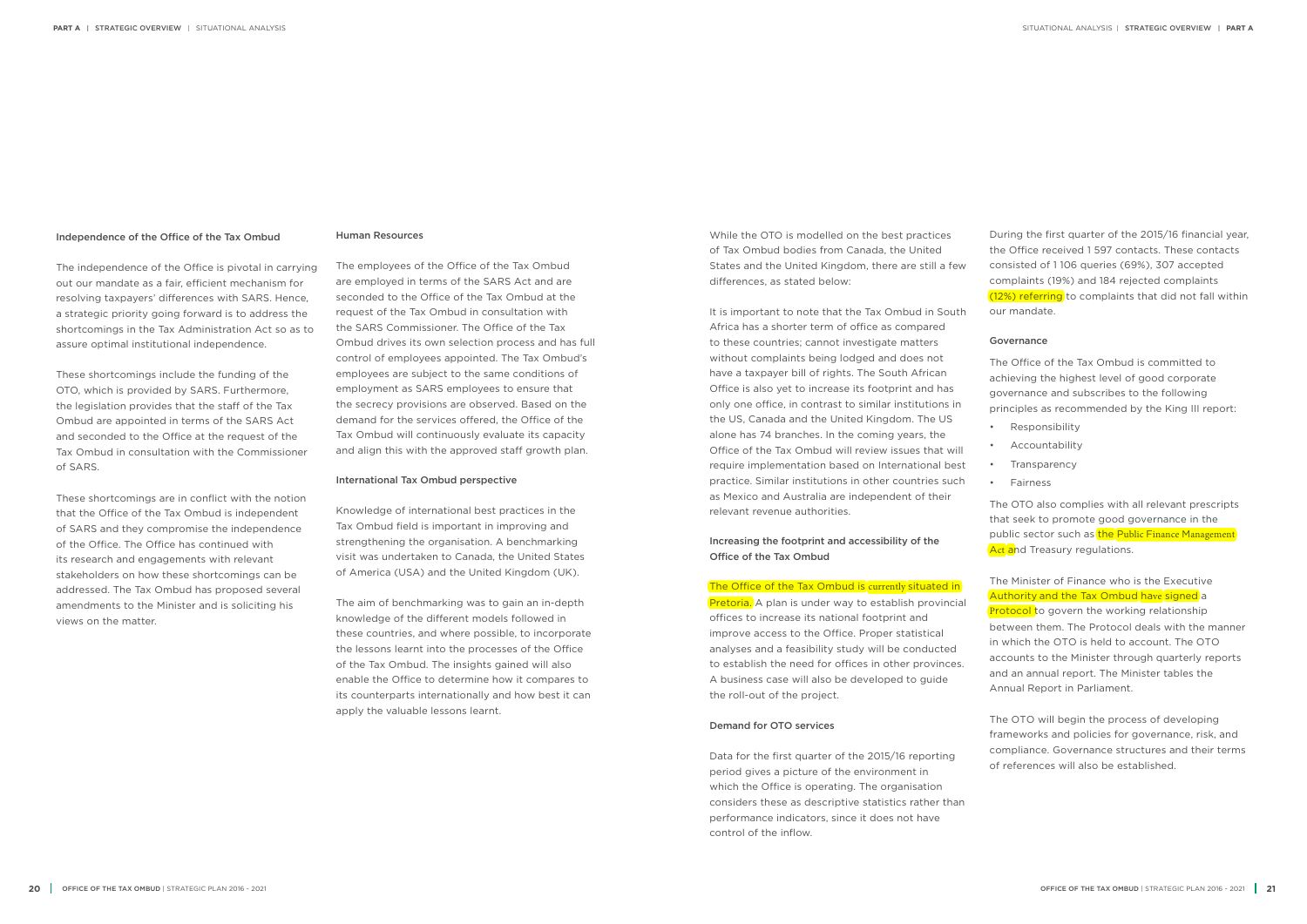The graph below shows the total number of complaints accepted and rejected in the first quarter of the 2015/16 financial year and those that fell under general queries.

### TOTAL CONTACTS RECEIVED



#### **THE USERS OF THE OTO'S SERVICES**

The graph below provides an overview of users contacting and utilising services provided by the Office of the Tax Ombud in the first quarter of the 2015/16 financial year. The users are not just limited to taxpayers but also include other stakeholders such as the media and attorneys.

TYPES OF OTO USERS

|     |     | <b>Individuals</b>      |
|-----|-----|-------------------------|
|     |     | <b>Practitioners</b>    |
|     |     | Companies               |
|     |     | Administrators          |
|     |     | <b>Attorneys</b>        |
|     |     | Media                   |
|     |     | <b>Others</b>           |
|     |     | <b>Public Protector</b> |
| 400 | 500 |                         |
|     |     |                         |



The graph below shows the modes of contact used by taxpayers and tax practitioners when contacting the Office of the Tax Ombud in the first quarter of the 2015/16 financial year.

MODE OF CONTACT

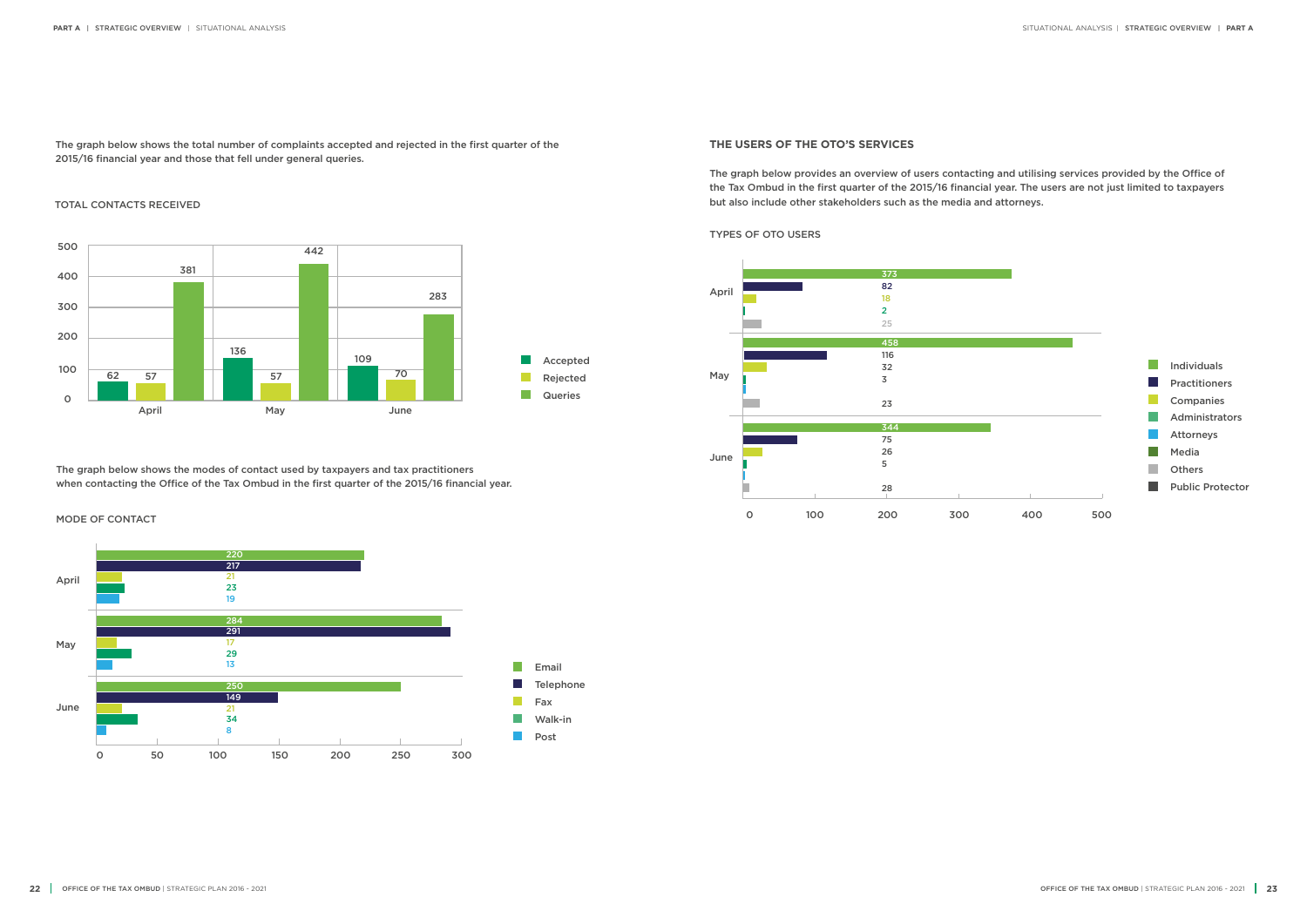#### **5.2 ORGANISATIONAL ENVIRONMENT**

5.2.1 Organisational structure

The Office of the Tax Ombud is led by the Tax Ombud who is supported by the Chief Executive Officer. The Office consists of five programmes as per the approved structure.

Below is a list of OTO Programmes:

- Programme 1 Office of the CEO
- Programme 2 Operations
- Programme 3 Communications and Outreach Programme 4 - Legal Services
- 
- Programme 5 Office Enablement

These programme areas will work in unison with the goal of ensuring the institution fulfils its mandate and objectives.

- Senior Management Committee meetings
- Meetings with National Treasury's Public Entity Oversight Unit
- Strategic Planning meetings
- International benchmarking

The graphic below depicts a high-level organisational structure of the Office of the Tax Ombud.



#### 5.2.2 Strategic planning process

The Office of the Tax Ombud has conducted several consultative and planning sessions since the beginning of the 2015/16 financial year:

#### 5.2.3 **ORGANISATIONAL STRUCTURE**

## **6. STRATEGIC OUTCOME-ORIENTED GOALS** OF THE OFFICE OF THE TAX OMBUD

The strategic outcome-oriented goals of the Office of the Tax Ombud are linked to the achievement of Outcome 12, as set out in the government's Medium- term Strategic Framework compiled by the Department of Planning, Monitoring and Evaluation in the Presidency.

This outcomes is:

a) Outcome 12: An efficient, effective and development-oriented public service and an empowered, fair and inclusive citizenry.

The Office of the Tax Ombud's leadership team will strive towards realising the strategic outcomes identified for the 2016 – 2021 strategic planning period.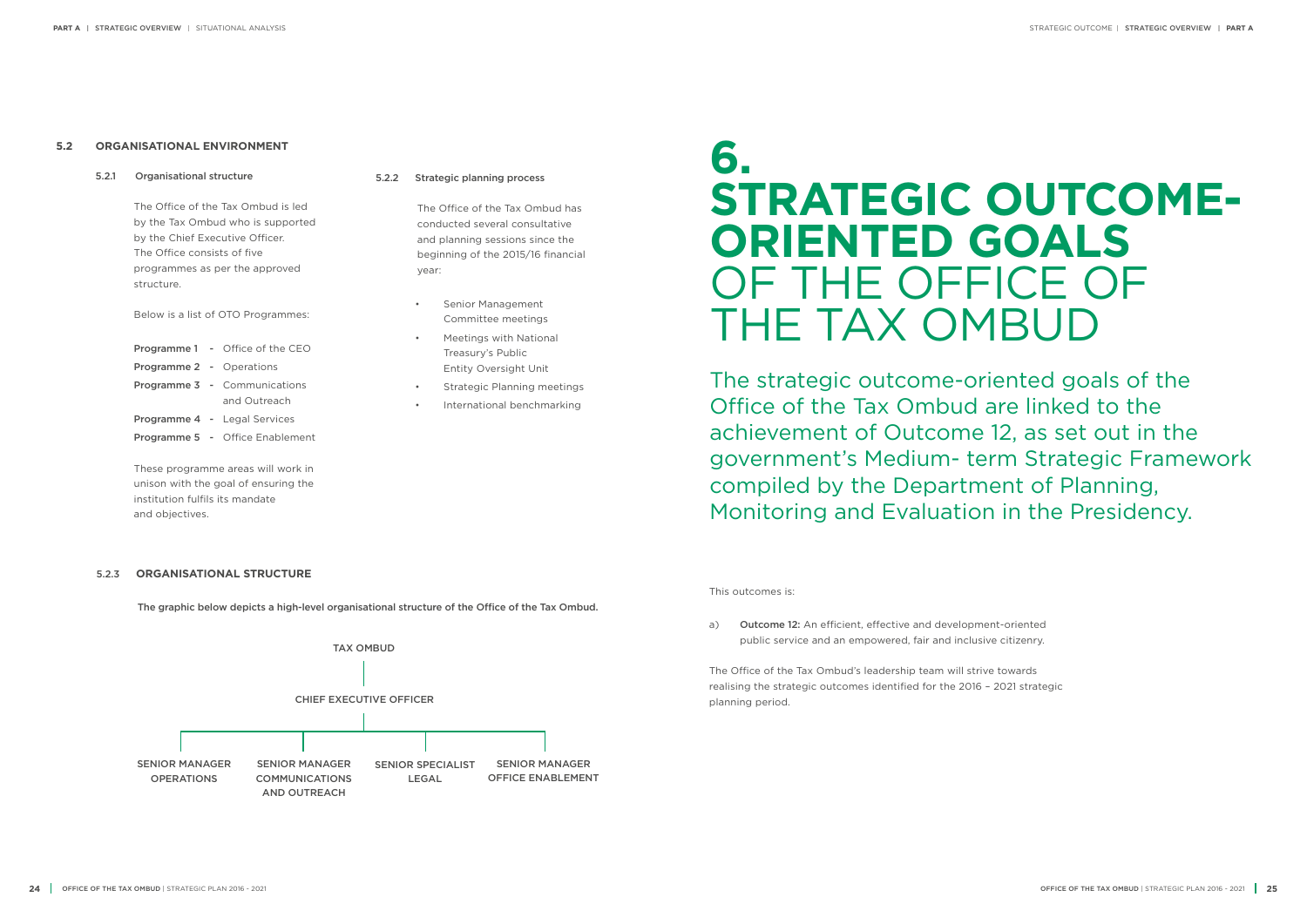OFFICE OF THE TAX OMBUD - Logic Model



During the strategic planning process, staff of the Office of the Tax Ombud developed a Logic Model. This Logic Model, which informs the strategic goals and the strategic objectives of the Office of the Tax Ombud, is a graphical description of its activities, services and expected results.

### **6.1. STRATEGIC OUTCOME-ORIENTED GOALS OF THE OFFICE OF THE TAX OMBUD**

#### -ORIENTED GOALS to Ombud's ns and Increase the accessibility of the Office of the Tax Ombud to the taxpayers. MENT **GOAL STATEMENT** Tax Ombud identifying and as a result and for to SARS. elated ns, SARS expond pes to its cesses and ack to the The Office of the Tax Ombud is accessible and is able to engage taxpayers through different modes of contact. These include the contact centre, website, fax, email, post, walk-ins and the use of diverse languages to enhance understanding on the part of taxpayers. As mentioned on page 21, the Office of the Tax Ombud will expand its physical presence to other areas.

In order to contribute to the achievement of the government outcomes, the following six strategic outcome-oriented goals will determine the focus of the Office's activities and the allocation of resources during the 2016 – 2021 period:

| <b>STRATEGIC OUTCOME-ORIENTED GOALS</b>                                                                                                                                                                                                                                             |                                                                                                                                                                                                                                                                                                                                                                                      |                                                                                                                                                                                                                                                                                                     |
|-------------------------------------------------------------------------------------------------------------------------------------------------------------------------------------------------------------------------------------------------------------------------------------|--------------------------------------------------------------------------------------------------------------------------------------------------------------------------------------------------------------------------------------------------------------------------------------------------------------------------------------------------------------------------------------|-----------------------------------------------------------------------------------------------------------------------------------------------------------------------------------------------------------------------------------------------------------------------------------------------------|
| <b>GOAL1</b>                                                                                                                                                                                                                                                                        | <b>GOAL 2</b>                                                                                                                                                                                                                                                                                                                                                                        | <b>GOAL 3</b>                                                                                                                                                                                                                                                                                       |
| Work with SARS to ensure<br>that taxpayers' complaints<br>are fairly resolved.                                                                                                                                                                                                      | Work with SARS to<br>enhance the Tax Ombud's<br>recommendations and<br>responses.                                                                                                                                                                                                                                                                                                    | Increase the acce<br>the Office of the<br>to the taxpayers.                                                                                                                                                                                                                                         |
| <b>GOAL STATEMENT</b>                                                                                                                                                                                                                                                               | <b>GOAL STATEMENT</b>                                                                                                                                                                                                                                                                                                                                                                | <b>GOAL STATE</b>                                                                                                                                                                                                                                                                                   |
| Taxpayers' individual<br>complaints will be resolved<br>in a manner that ensures<br>justice is done effectively<br>and fairly. This will be<br>achieved through applying<br>relevant legislation,<br>complaints management<br>systems, procedures and<br>standard operating models. | The Office of the Tax Ombud<br>is responsible for identifying<br>systemic, serious and<br>emerging issues as a result<br>of investigations, and for<br>reporting these to SARS.<br>On the basis of related<br>recommendations, SARS<br>is expected to respond<br>by making changes to its<br>systems and processes<br>where necessary and<br>providing feedback to the<br>Tax Ombud. | The Office of the<br>is accessible and<br>engage taxpayers<br>different modes o<br>These include the<br>centre, website, fa<br>post, walk-ins and<br>of diverse langua<br>enhance understa<br>the part of taxpay<br>As mentioned on<br>the Office of the<br>will expand its ph<br>presence to other |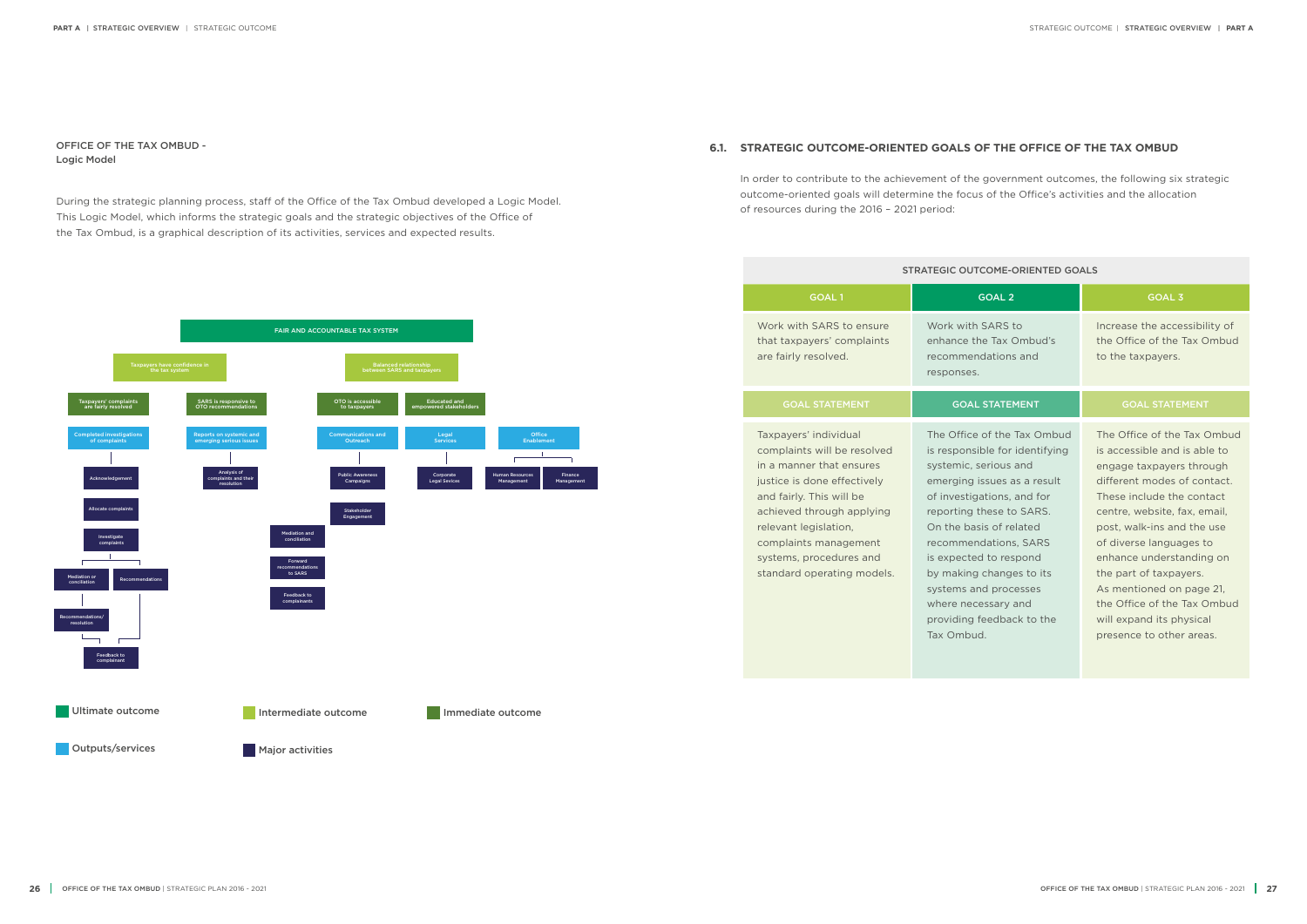| <b>STRATEGIC OUTCOME-ORIENTED GOALS</b>                                                                                                                                           |                                                                                                                                                                                                                                      |                                                           |  |
|-----------------------------------------------------------------------------------------------------------------------------------------------------------------------------------|--------------------------------------------------------------------------------------------------------------------------------------------------------------------------------------------------------------------------------------|-----------------------------------------------------------|--|
| <b>GOAL 4</b>                                                                                                                                                                     | <b>GOAL 5</b>                                                                                                                                                                                                                        | <b>GOAL 6</b>                                             |  |
| Promote stakeholder<br>engagement and public<br>awareness.                                                                                                                        | Enhance human<br>capability.                                                                                                                                                                                                         | Financial management and<br>control.                      |  |
| <b>GOAL STATEMENT</b>                                                                                                                                                             | <b>GOAL STATEMENT</b>                                                                                                                                                                                                                | <b>GOAL STATEMENT</b>                                     |  |
| Implement stakeholder<br>collaboration and<br>educational public<br>awareness campaigns to<br>empower stakeholders and<br>taxpayers about the Office<br>and the services offered. | Ensure that the<br>environment is conducive<br>and stimulates personal<br>growth by implementing a<br>work skills and training and<br>development plan. Appoint<br>capable employees who<br>are competent and<br>performance driven. | Comply with National<br>Treasury Regulations and<br>PFMA. |  |

## STRATEGIC **OBJECTIVES** PART B: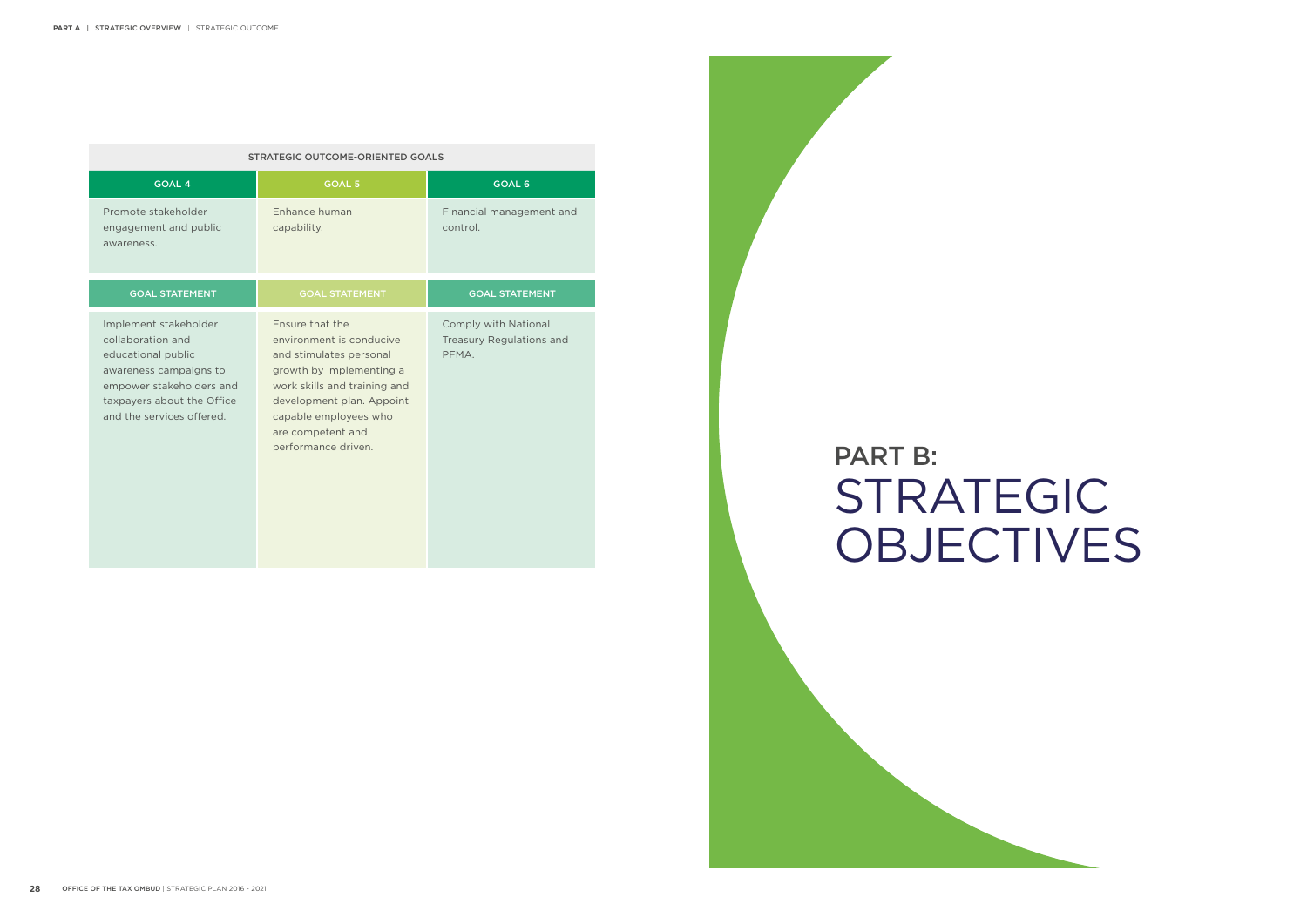the Tax Ombud is newly established and is ncreasing demand for its services, which is likely to the period of this plan. The size of the organisation ptimised in order to manage this demand.

arch and develop a concept document and business ng growth and footprint expansion.

aintenance of corporate governance and meworks, and ensuring that there is good corporate d compliance with all legislation, regulations and le prescripts.

aintain governance and compliance framework

| <b>OUTPUT</b><br><b>STATEMENT:</b> | Provide the overall strategic management for the Office of the<br>Tax Ombud and ensure that the performance management and<br>reporting system supports management decision-making that<br>enables the Tax Ombud to comply with internal and external<br>accountability reporting in line with legislative requirements. |
|------------------------------------|--------------------------------------------------------------------------------------------------------------------------------------------------------------------------------------------------------------------------------------------------------------------------------------------------------------------------|
| <b>INDICATOR</b>                   | Develop and submit reports, Annual Performance and                                                                                                                                                                                                                                                                       |
| 7.1.1:                             | Strategic Plans.                                                                                                                                                                                                                                                                                                         |

| <b>OUTPUT</b><br><b>STATEMENT:</b> | Creation and m<br>compliance fra<br>governance and<br>other applicabl |
|------------------------------------|-----------------------------------------------------------------------|
| <b>INDICATOR</b>                   | Develop and m                                                         |
| 7.3.1:                             | and policies.                                                         |

The Office of the CEO is supported by the following **Programmes:** Operations, Communications and Outreach, Legal Services and Office Enablement. These **Programmes** are responsible for ensuring that the organisation is effectively managed in order to deliver on its mandate.

| <b>OUTPUT</b><br><b>STATEMENT:</b> | The Office of t<br>experiencing i<br>continue over<br>needs to be or |
|------------------------------------|----------------------------------------------------------------------|
| <b>INDICATOR</b>                   | Conduct resea                                                        |
| 7.2.1:                             | case on staffin                                                      |

## **7. PROGRAMME 1:**  OFFICE OFTHE CEO

### Strategic objective 7.2: OPTIMISE THE SIZE OF THE ORGANISATION TO ACCOMMODATE DEMAND FOR SERVICES

#### **PURPOSE**

The Office of the CEO provides overall strategic leadership and support within the organisation. This includes direction on the development and implementation of organisational strategies and performance and corporate governance.

#### **STRATEGIC OBJECTIVES (OUTPUTS) FOR 2016 - 2021**

Strategic objective 7.1: PERFORMANCE MANAGEMENT SYSTEM Strategic objective 7.3: GOVERNANCE AND COMPLIANCE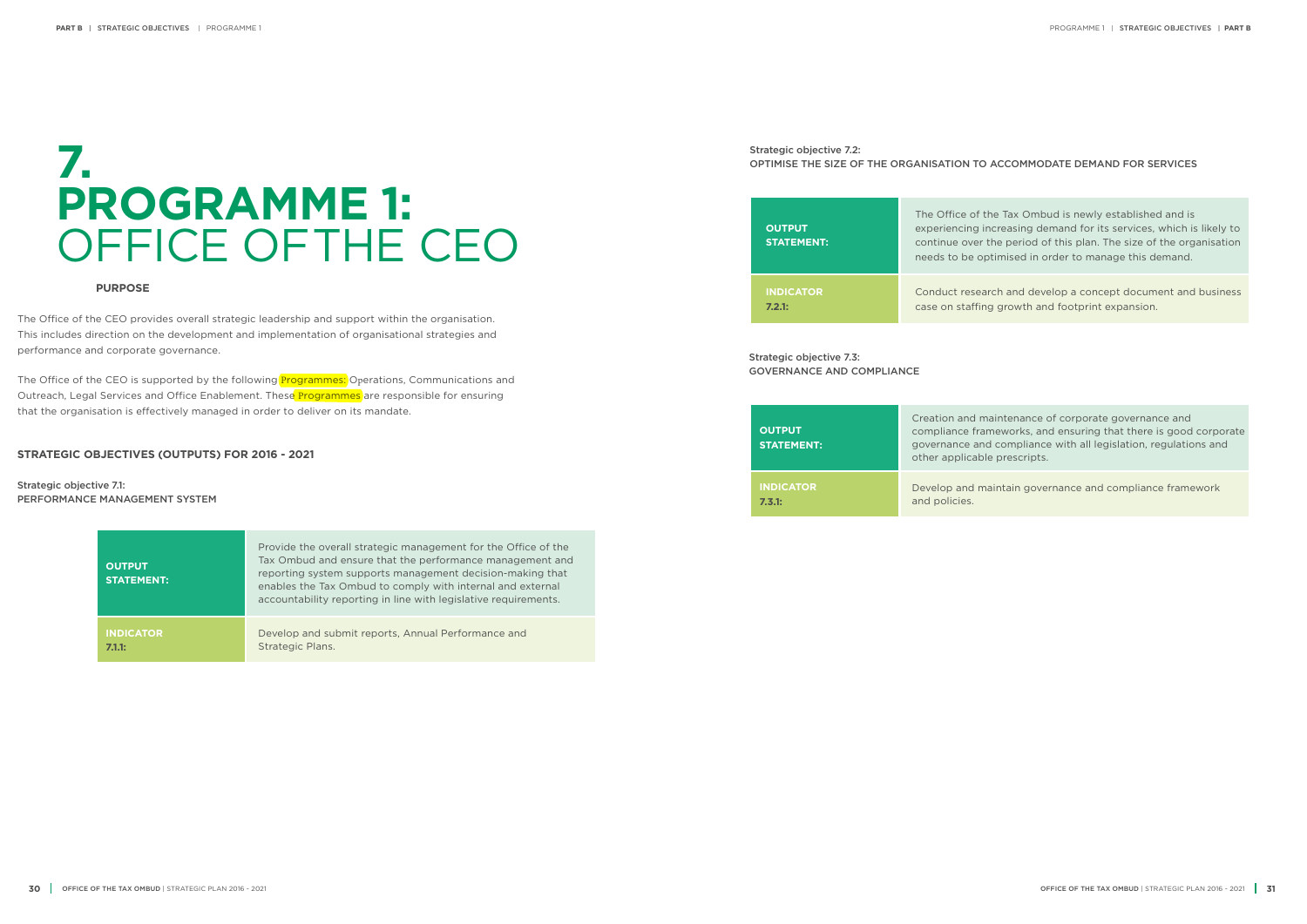Strategic objective 8.1: COMPLETED INVESTIGATIONS OF COMPLAINTS

#### OUTPUT STATEMENT:

### INDICATOR 8.1.1: INDICATOR 8.1.2:

Taxpayers complete a complaints form which has been designed to gather as much relevant information as possible about their complaints, and these are investigated by the Office of the Tax Ombud. Feedback is given monthly to the complainants and recommendations are sent to SARS.

Percentage of validations of complaints completed within five working days after validation of a complaint.

Percentage of recommendations sent to SARS within three working days upon validation of a complaint.

ming calls.

**ncoming calls answered.** 

Strategic objective 8.2: COMPLY WITH CALL CENTRE SERVICE LEVEL TARGETS

The **Programme** consists of the following subprogrammes:

| <b>OUTPUT</b><br><b>STATEMENT:</b> | Answering inco  |
|------------------------------------|-----------------|
| <b>INDICATOR</b><br>8.2.1:         | Percentage of i |

## **8. PROGRAMME 2:**  OPERATIONS

#### **PURPOSE**

The purpose of the Operations unit is to review and address complaints raised by taxpayers against SARS, and to make recommendations on how to address these complaints. This is the core business and is the first point of contact for taxpayers. Cases are allocated to complaints resolution specialists within one business day of receipt. The **Programme** endeavours to resolve complaints within 15 business days of validation. Taxpayers are provided with monthly feedback on cases that are not finalised within 15 business days.

> • Call Centre management and intake Manages all incoming calls and provides advice to taxpayers on how to lodge complaints with the Office of the Tax Ombud and the processes to be followed. It also manages all the posted mail, faxed mail and taxpayers coming into the office. Its staff captures all the complaints on the complaints management system (CMS).

- Complaints Resolution Reviews and addresses all complaints by making recommendations to SARS in line with the mandate of the Office of the Tax Ombud.
- Continuous Improvement Develops and maintains standard operating procedures, case management processes, performance standards, norms and knowledge management. In addition it ensures the productivity and efficiency of the unit.
- Monitoring and Analysis

Provides technical tax advice and evaluates and analyses the quality of recommendations made and the responsiveness of SARS. It monitors compliance with policies and procedures related to complaints management. This sub-programme is also responsible for identifying emerging issues and serious and systemic issues raised from complaints received. It analyses the Office's statistics and trends.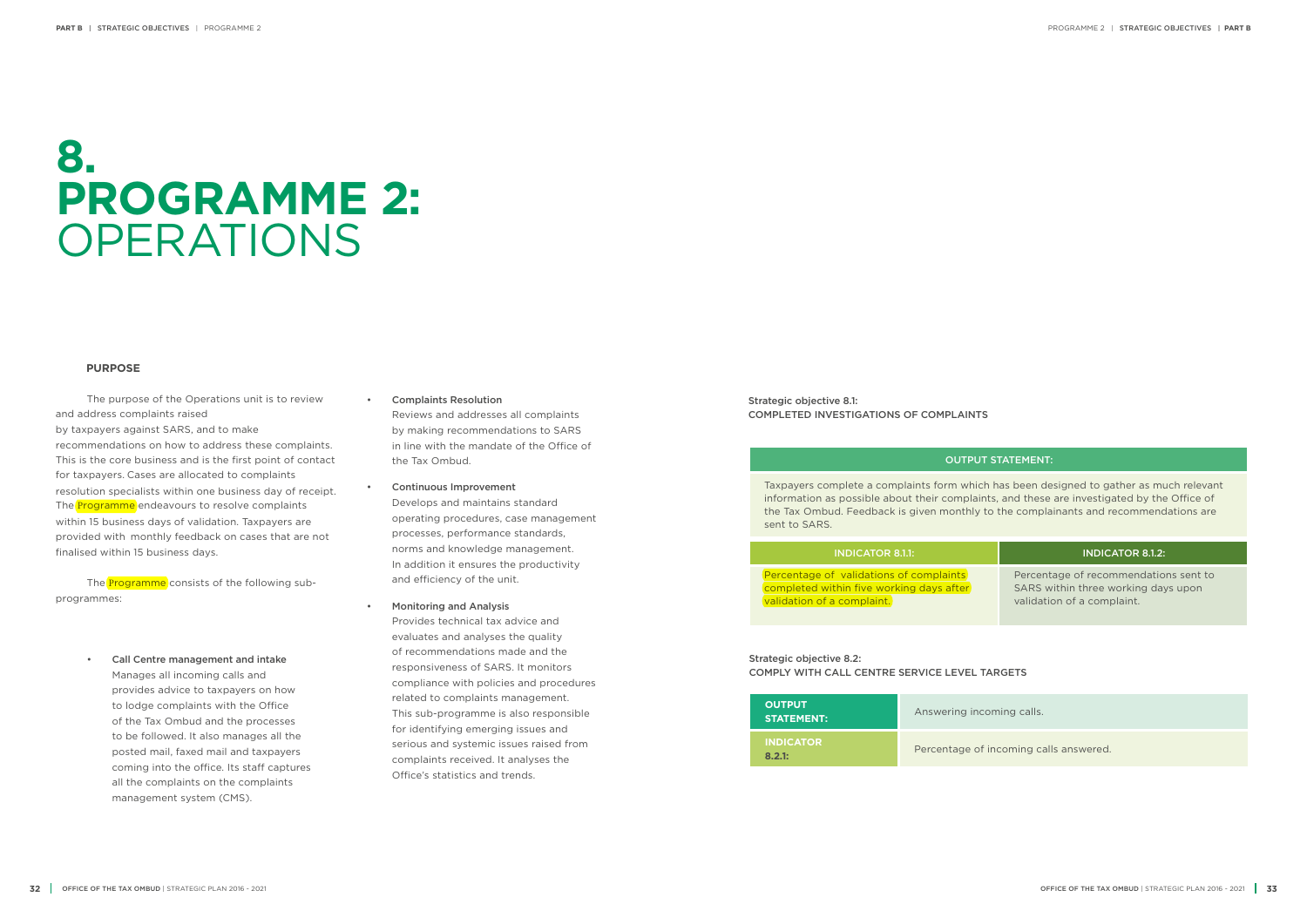## **10. PROGRAMME 4:** LEGAL SERVICES

#### **PURPOSE**

The purpose of the Legal Services unit is to provide an enterprise-wide legal service to all areas of the business.

The **Programme** cosists of the following activities:

• Corporate and General Legal Support and Administration Manages the legal obligations of the Office of the Tax Ombud and any corporate legal issues. It also develops and maintains legal services systems, norms and standards that enable it to support and advise on the Office's day-to-day activities and facilitates the negotiation and drafting of contracts, Memorandum of Understanding and service level agreements.

### OUTPUT STATEMENT:

Legal Services

### INDICATOR **10.1.1:** INDICATOR **10.1.2:**

The percentage of matters referred to Legal Services where corporate and general legal assistance is rendered within the standard turnaround times.

The percentage of operational cases referred to Legal Services where legal assistance is rendered within the standard turnaround times.

Strategic objective 10.1: LEGAL SERVICES

| <b>OUTPUT</b><br><b>STATEMENT:</b> | Communicate and increase external public awareness of the<br>Office of the Tax Ombud's services and promote its functions and<br>utilisation. In addition, communicate with employees about the<br>Office's activities and strategic intent. |
|------------------------------------|----------------------------------------------------------------------------------------------------------------------------------------------------------------------------------------------------------------------------------------------|
| <b>INDICATOR</b><br>9.1.1:         | Number of outreach, communication and education activities.                                                                                                                                                                                  |
| <b>IINDICATOR</b><br>9.1.2:        | Number of engagements and collaborations with key stakeholders.                                                                                                                                                                              |

### **9. PROGRAMME 3:** COMMUNICATIONS AND OUTREACH

#### **PURPOSE**

The purpose of the Communications and Outreach unit is to promote stakeholder engagement and raise public awareness to ensure the efficiency and accessibility of the Office of the Tax Ombud.

#### Strategic objective 9.1: COMMUNICATIONS AND OUTREACH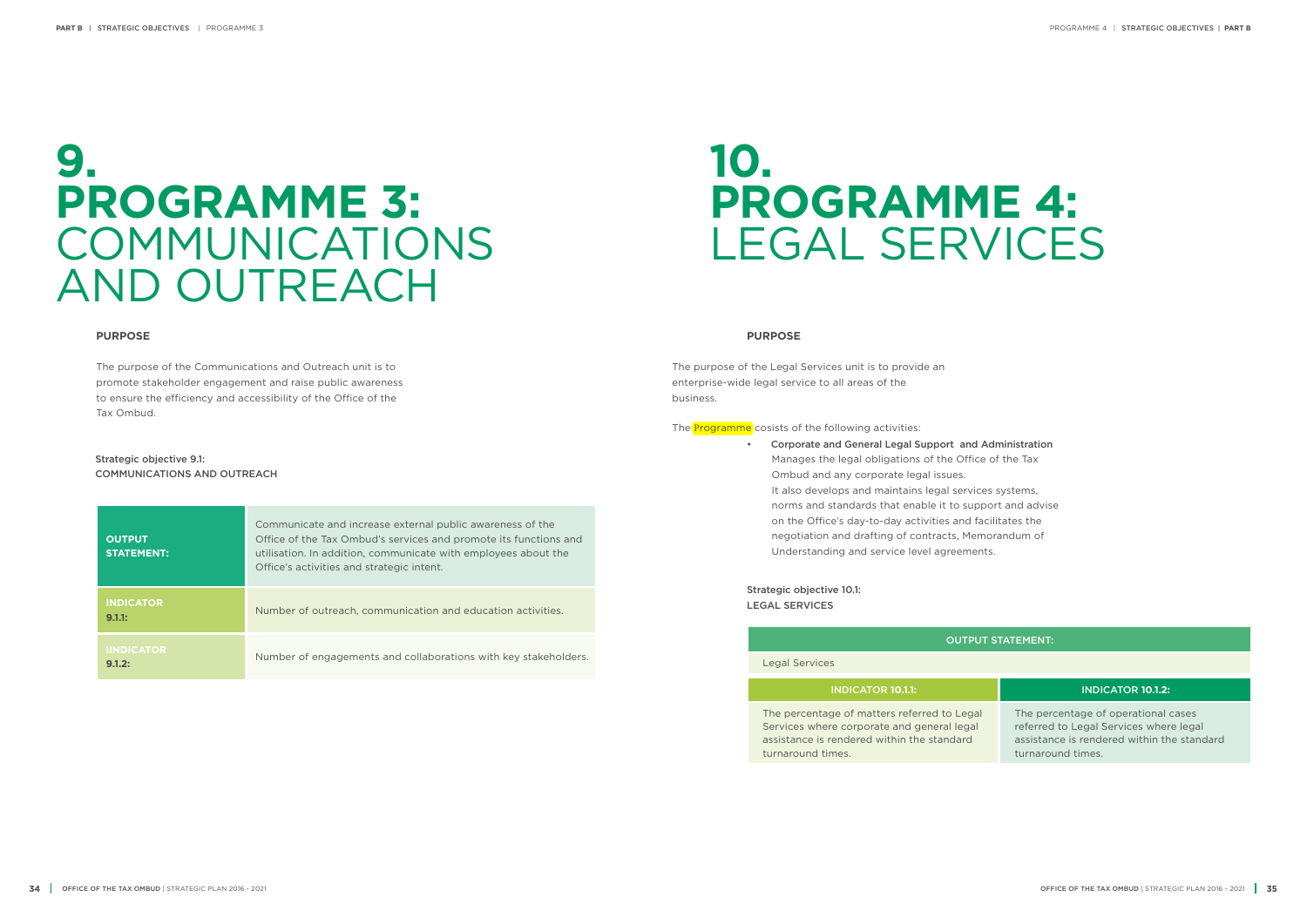### **11. PROGRAMME 5: OFFICE** ENABLEMENT

#### **PURPOSE**

To provide general corporate support services such as Human Resources Management, Finance Management, Facilities and Administration Management and Occupational Health and Safety.

The **Programme** cosists of the following sub-programmes:

#### • Human Resources Management

Provides human resources support, including alignment of the organisational structure to the Strategic Plan, ensuring that the organisation has capable, committed and ethical employees.

#### • Finance Management

Provides effective and efficient financial management controls, ensuring adherence to financial management legislation, and is responsible for the supply chain and asset management of the Office of the Tax Ombud.

• Facilities and Administration Management It provides an integrated approach to operating, maintaining, improving and adapting the buildings and infrastructure of OTO in order to create an environment that strongly supports the primary objectives of the OTO.

#### • Occupational Health and Safety

The Office of the Tax Ombud cares for its employees and their work environment and seeks to ensure, as far as is reasonably possible, the health and safety of all employees in the workplace and all other persons conducting business on its premises. It is also committed to the fulfilment of the requirements stipulated in the Occupational Health and Safety Act, and to this end, has established a Health and Safety Committee that monitors the health and safety of employees and their work environment in terms of legislation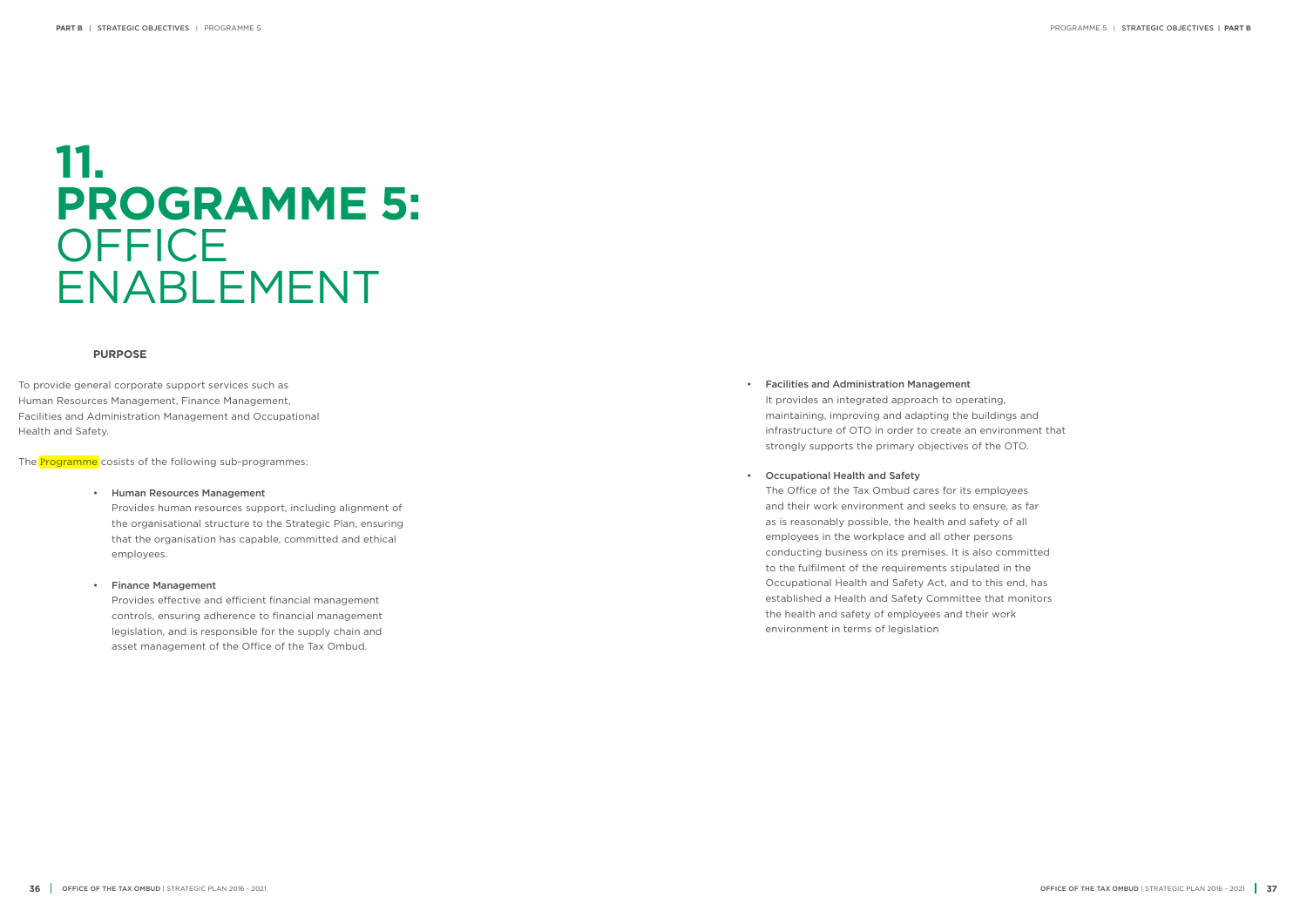Strategic objective 11.1: ENHANCE HUMAN CAPABILITY IN TERMS OF DELIVERING PROFESSIONAL AND EFFECTIVE ADMINISTRATION

Strategic objective 11.4:

EFFECTIVELY MANAGE BUILDINGS, MAINTENANCE, EQUIPMENT, TOOLS AND PHYSICAL CAPITAL ASSETS THAT ASSIST OTO IN DELIVERING PROFESSIONAL AND EFFECTIVE ADMINISTRATION

Strategic objective 11.5:

### RAISE HEALTH AND SAFETY AWARENESS BY CONDUCTING HEALTH RISK ASSESSMENT AS PER THE

OCCUPATIONAL HEALTH AND SAFETY ACT

**OUTPUT STATEMENT:** To manage the maintenance and repair of buildings, equipment, tools and physical capital assets.

**INDICATOR 11.4.1:**

SLA and SOPS with SARS to ensure adherence to turnaround times

**OUTPUT STATEMENT:** Manage, prevent and control measures for the elimination of hazardous exposures and for protecting workers' health.

**INDICATOR 11.5.1:**

Health risk assessment and awareness report

| <b>OUTPUT</b><br><b>STATEMENT:</b> | Map the key skills and competencies needed within the<br>organisation to ensure optimal performance, assess the skills gaps<br>and prepare a comprehensive human resources development<br>strategy to ensure a capable, committed and ethical workforce for<br>current and future needs. |
|------------------------------------|------------------------------------------------------------------------------------------------------------------------------------------------------------------------------------------------------------------------------------------------------------------------------------------|
| <b>INDICATOR</b><br>11.1.1:        | Human Resources Strategy                                                                                                                                                                                                                                                                 |

### Strategic objective 8.2:

CREATE A CONDUCIVE EMPLOYMENT ENVIRONMENT TO FACILITATE EMPLOYEE EXCELLENCE

| Strategic objective 8.3:                         |  |
|--------------------------------------------------|--|
| IMPLEMENT SOUND FINANCIAL MANAGEMENT AND CONTROL |  |

### IMPLEMENT SOUND FINANCIAL MANAGEMENT AND CONTROLS

| <b>OUTPUT</b><br><b>STATEMENT: '</b> | Delivery of training and skills development programmes that will<br>cultivate the desired skills and competencies, by managing the<br>performance of employees and making provision for personal<br>development plans. |
|--------------------------------------|------------------------------------------------------------------------------------------------------------------------------------------------------------------------------------------------------------------------|
| <b>INDICATOR</b><br>11 2 2・          | Number of training and development programmes                                                                                                                                                                          |

| <b>OUTPUT</b><br><b>STATEMENT:</b> | Ensure prudent, accountable financial management across the<br>organisation by implementing effective controls, processes and<br>procedures for budgeting, spending and reporting. |
|------------------------------------|------------------------------------------------------------------------------------------------------------------------------------------------------------------------------------|
| <b>INDICATOR</b><br>11.3.1:        | Percentage of budget variance                                                                                                                                                      |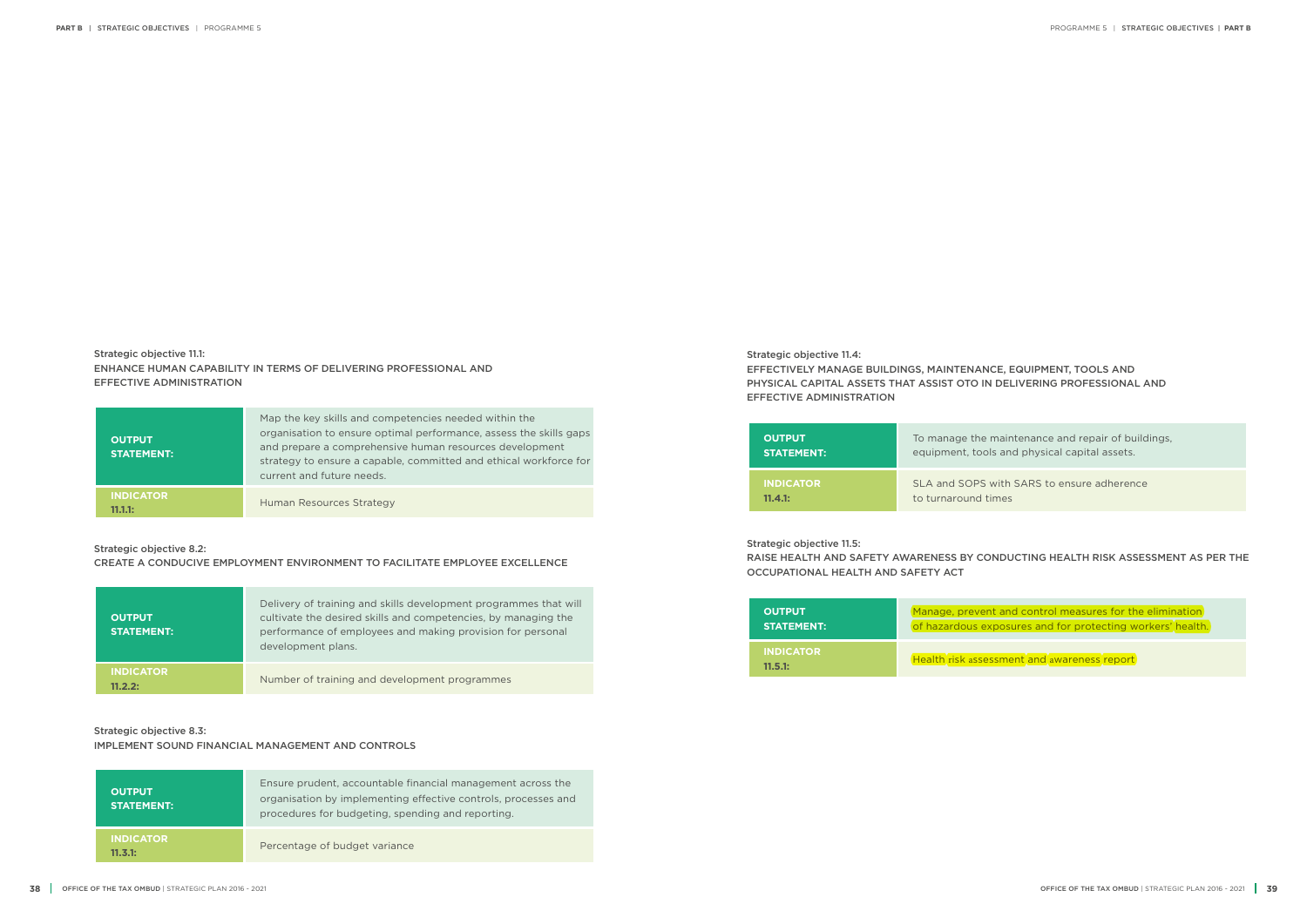## **12. RESOURCE** CONSIDERATIONS

Provision is made in section 15 of the Tax Administration Act that the expenditure of the Tax Ombud connected with the functions of the Office of the Tax Ombud will be paid out of the funds of SARS.

### **12.1 PERFORMANCE AND EXPENDITURE TRENDS**

The Office has been in operation for two years and currently remains in a growth phase. The current staff complement is 28 and it is envisaged that with the awareness campaigns and the demand for services, there will be a need to evaluate the capacity.

During the year of inception, the Office spent R2.4 million. Expenditure increased to R12.4 million in the 2014/15 financial year and it is expected to reach an amount of R31.3 million in the 2015/16 financial year. There have been large year-onyear increases due to the building phase of the organisation. The two main cost drivers are compensation of employees for personnel placements and the communications and outreach engagements. Over the medium term, expenditure is expected to increase to R38.3 million in 2018/19. The upward trend in expenditure is expected to stabilise over the five-year planning period. Once a level of stabilisation is reached, a comparable year-on-year financial analysis can be embarked upon.

## RESOURCE CONSIDERATIONS AND RISK MANAGEMENT PART C: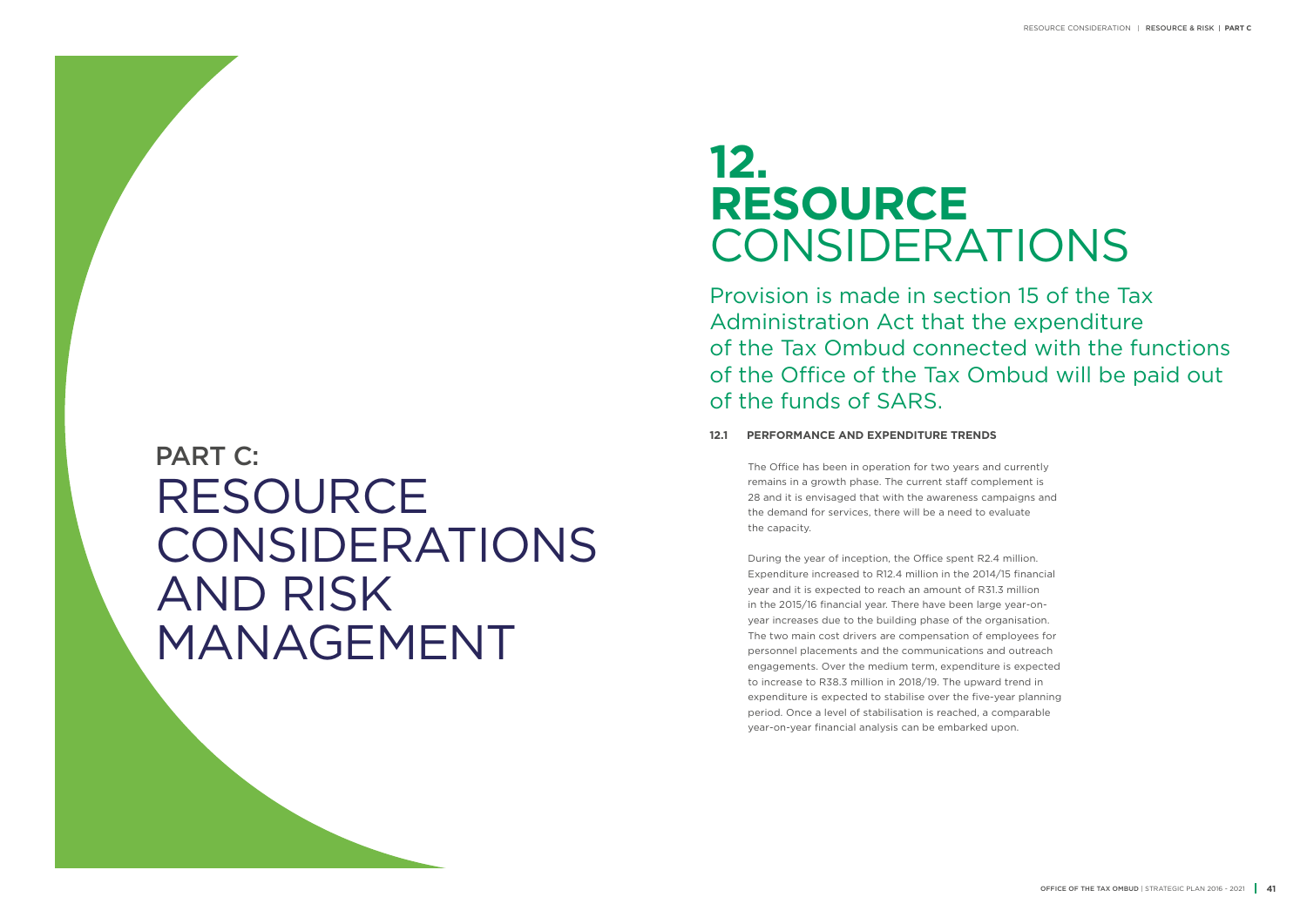### RISK OVERVIEW MITIGATING STRATEGIES

# **13. RISK** MANAGEMENT

During the strategic planning process, the following risks were identified which may negatively affect the Office of the Tax Ombud in realising its strategic goals and objectives for its programmes:

#### OTO staff appointments and independence:

• Section 15(1) of the Tax Administration Act indicates that the staff of the Office of the Tax Ombud must be appointed in terms of the Tax Administration Act and shall be seconded to the OTO in consultation with the SARS commissioner.

#### Lack of financial independence:

• Section 15(4) of the Tax Administration Act states that the expenditure connected with the functions of the OTO is paid out of the funds of SARS.

- The OTO recruits its staff independently irrespective of where the candidate is coming from.
- Proposal for the amendment of the Tax Administration Act in order to give the OTO full legal status.
- The OTO is in consultation with the Minister and his team to address this shortcoming.

#### Reputational risks:

- Failing to meet the expectations of taxpayers when it comes to complaint resolution. Taxpayers see the OTO as their last resort and may have expectations of having their complaints resolved in their favour irrespective of the OTO mandate.
- Delays in finalisation of complaints.

#### Legal risks:

• The OTO is not a juristic person and therefore lacks the legal capacity to act as an entity with its own rights and obligations. Accordingly the OTO cannot enter into contracts, own moveable and immoveable property, sue or be sued.

- Communications to focus on educating the public about the mandate and limitations of the OTO as per legislation.
- Advise SARS on areas that require intensive taxpayer education.
- Service level agreement to be in place between SARS and OTO to address the turnaround times for responses.
- Proposals will be made to amend legislation to stipulate the OTO is a juristic person in terms of enabling legislation similarly to its counterparts in other government spheres. To mitigate the risks involved, a Memorandum of Understanding (MOU) has been entered into with SARS wherein SARS agrees to provide assistance to the OTO where its legal status presents a problem. This MOU is awaiting final sign-off from the Commissioner of SARS.

#### FINANCIAL RESULTS AND PROJECTIONS

| <b>DETAILS</b>                               | 2013/14                  | 2014/15                  | 2015/16                  | 2016/17                  | 2017/18                | 2018/19                | 2019/20                | 2020/21                |
|----------------------------------------------|--------------------------|--------------------------|--------------------------|--------------------------|------------------------|------------------------|------------------------|------------------------|
|                                              | $*1.000$<br><b>ZAR</b>   | $*1.000$<br><b>ZAR</b>   | $*1.000$<br><b>ZAR</b>   | $*1.000$<br><b>ZAR</b>   | $*1.000$<br><b>ZAR</b> | $*1.000$<br><b>ZAR</b> | $*1.000$<br><b>ZAR</b> | $*1.000$<br><b>ZAR</b> |
| <b>Total BAU</b><br>(including<br>personnel) | 2 3 5 3                  | 11 0 3 9                 | 27 758                   | 33 4 38                  | 35 7 7 9               | 38 283                 | 40 963                 | 43 830                 |
| Capex                                        | 36                       | 1367                     | 72                       | 586                      | 615                    | 615                    | 646                    | 678                    |
| Footprint<br>roll-out                        | $\qquad \qquad -$        | $\overline{\phantom{m}}$ | $\overline{\phantom{a}}$ | $\overline{\phantom{a}}$ | 4 0 0 0                | 4 0 0 0                | 4 0 0 0                | 4 0 0 0                |
| Ancillary<br>capacity<br>related<br>costs    | $\overline{\phantom{0}}$ | -                        | 4 9 1 5                  | 2049                     | 2 1 5 1                | 2 2 5 9                | 2 3 7 2                | 2 4 9 1                |
| <b>Total</b><br>projection                   | 2 3 8 9                  | 12 4 0 6                 | 32 744                   | 36 073                   | 42 545                 | 45 157                 | 47 981                 | 50 999                 |

The table below depicts financial results and projections for 2013/14 to 2020/21.